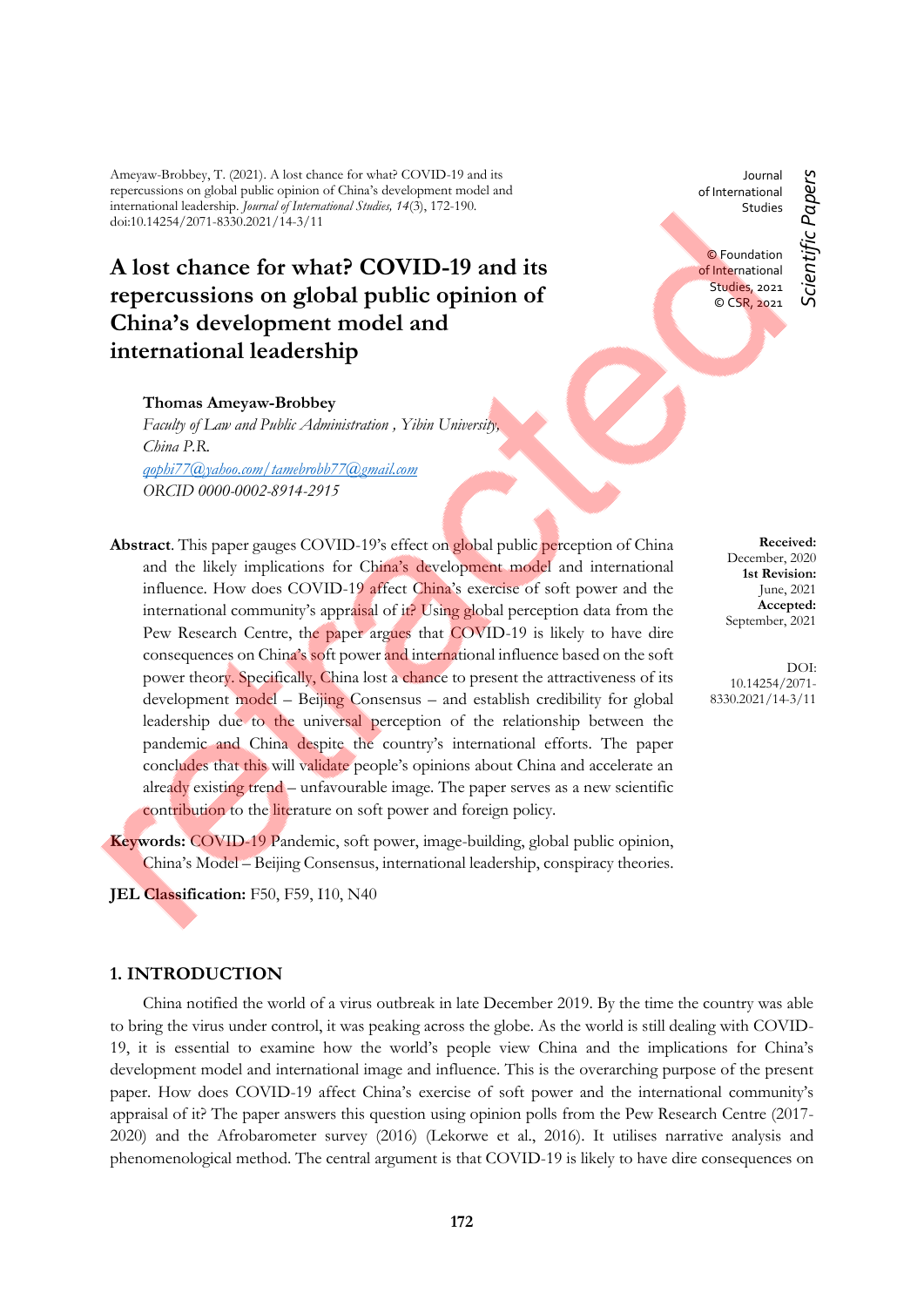China's soft power and international influence. Specifically, China lost a chance to present the attractiveness of its development model – Beijing Consensus – and establish credibility for global leadership due to the universal perception of the relationship between the pandemic and China despite the country's strenuous international efforts. Thus, this will validate people's opinions about China and accelerate an already existing trend – unfavourable image. The theoretical argument is based on the soft power literature.

This study adds a new contribution to the soft power literature through its application to China's international order-building efforts. It shows that others' admiration and appreciation of your ideas and values and their readiness to accept them are vital considerations for global leadership. It also makes a valuable addition to the emerging body of literature that relates COVID-19 to international relations and public diplomacy, and has policy relevance. Media sources might make the paper seem journalistic, but they have proven to be essential supplements since COVID-19 is a new phenomenon with limited academic research.

China has done more with regards to the COVID-19 pandemic than any other country in the international arena. While the US ignored the threat of the pandemic, China recognised the need for a coordinated global response spearheaded by solid leadership (see Campbell & Doshi, 2020; Chen, li, & Lin, 2020; Crawford, Martin, & Bloomberg, 2020). However, such a role is unlikely to increase China's credibility in the eyes of the worldwide public. Achieving international support for leadership – legitimacy – is imperative as military and economic superiority alone are inadequate. Joseph Nye explained that one way to achieve this support is through soft power. That is, getting other countries and their peoples to do your bidding through attraction rather than coercion – and "the ability to share information – and to be believed – [is] an important source of attraction and power" (Nye Jr., 2004, p.31).

Goldsmith and Horiuchi (2009) argued that the US' leadership credibility in the eyes of foreign publics is critical in shaping perceptions and attitudes towards its external engagements. Soft power manifests in the "views held by country's B's public about country A's foreign policy," and that, "public opinion about US foreign policy in foreign countries does affect their policies toward the US, but this effect is conditional on the salience of an issue for mass publics" (Goldsmith & Horiuchi, 2012, pp.556–57). Cho and Jeong (2008, p.455) argued that China's soft power resource – Beijing Consensus – plays a vital role in its increasing influence in Asia. Thus, this work will examine how foreign public views of China's actions – shaped by its political culture and values – on COVID-19 affect this soft power resource and international standing.

There is an emerging body of literature on COVID-19 and how it is likely to shape international relations. Campbell and Doshi (2020) argue that the implications of COVID-19 could serve as a critical juncture to change the US global position in the long run because it is failing the legitimacy test set by the pandemic. Peckham (2020) believes that although past epidemics have previously exposed China's weakness, COVID-19 signifies Beijing's strength because its response and management have affirmed a strong central authority. China's ability to rapidly beat the pandemic at home enabled it to extend a helping hand to others. Thus, Smith and Fallon (2020) believe that China can use this opportunity to build its international image by forging meaningful friendships through its COVID-19 aid. However, others have a different opinion. Haass (2020) argues that instead of the pandemic reshaping world order, it is likely to accelerate it by building a more robust international order to foster greater cooperation and renewed commitment to address critical global problems. Kavalski (2021) explains that the pandemic does more harm than good to China's international image in Central and Eastern Europe (CEE) because it validates CEE's negative opinions of China and its global identity. Thus, Pei (2020) predicts that COVID-19 will trigger internal security challenges and upheaval that is "likely to expose the brittleness and insecurity that lie beneath the surface of Xi's, and Beijing's, assertions of solidity and strength."

The present work gauges COVID-19's effect on the global public perception of China and its likely implication on China's model and international influence. To do this, first, it explains the soft power theory,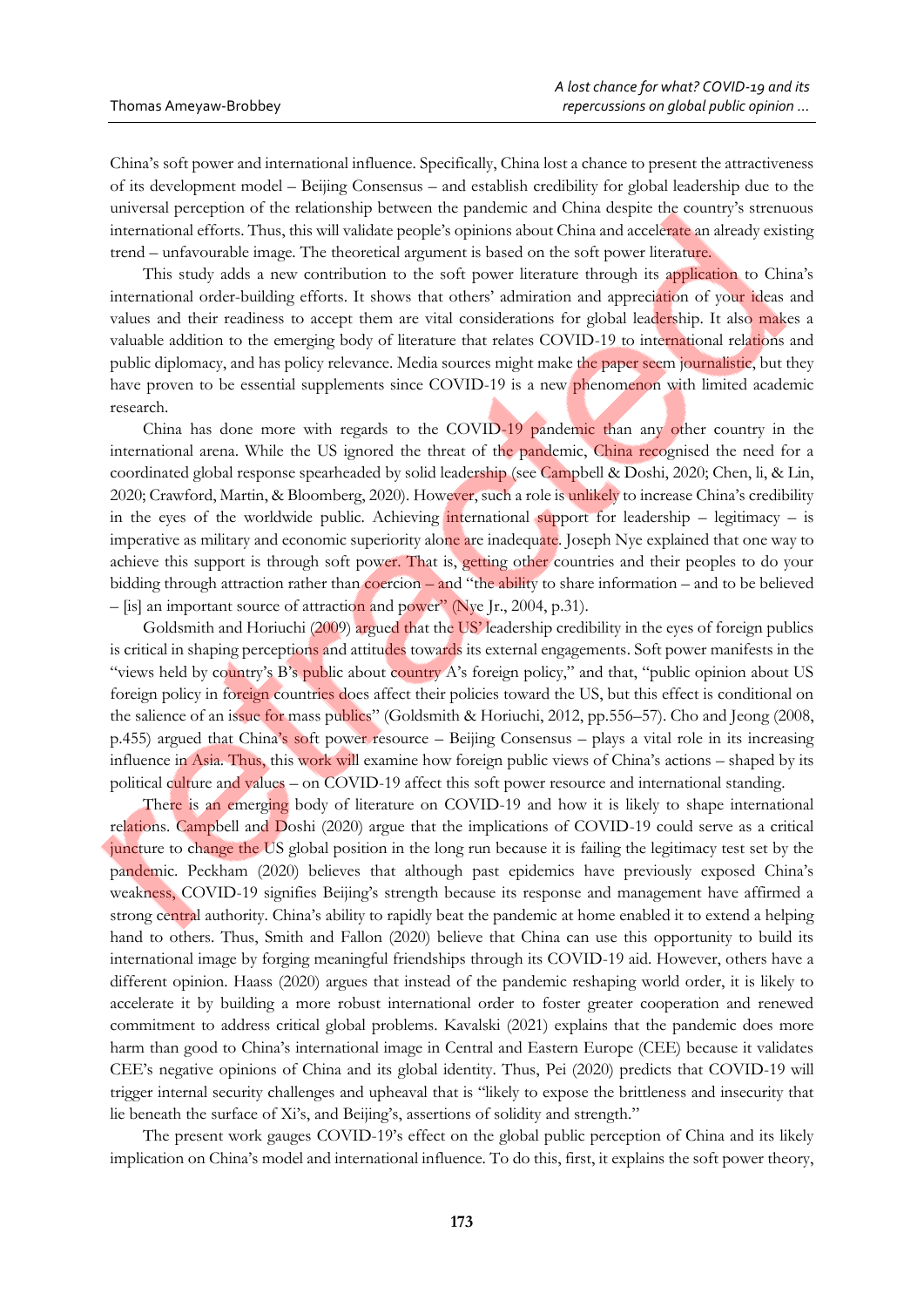the dataset, and the research method. Second, it briefly describes the global public narrative or perception about the virus outbreak. Then, it assesses China's developmental strategy – Beijing Consensus – as a soft power resource. The following two sections examine how the Chinese government attempts to control the international narratives to garner support for its model through aid. It drives the argument that COVID-19 is likely to have dire consequences on China's soft power and international influence because of possible attachment loss between China and the global public. Thus, it has cost China a chance to present its developmental model's attractiveness to the world's people. The final section offers concluding remarks.

# **2. THE SOFT POWER THEORY AND CHINA**

Power is mainly seen as the ability to control others or get others to do what in a normal condition they would not do. Military, technology, economic strength, and even productive population are essential power sources in the international system. Countries exercise such power through coercion, inducement, payments and threats. Another form of power takes explanatory currency from variables that are difficult to measure, such as the attraction of one's culture and values which Joseph Nye referred to as soft power (Nye Jr., 1990, pp.166–67). He wrote that "soft power is the ability to affect others to obtain the outcomes one wants through attraction rather than coercion or payment" (Nye Jr., 2008, p.94). A country gets others and their citizens to admire its values and culture, change their behaviour and value preferences, and willingly emulate its examples. Soft power shapes the preferences of other states using co-option, persuasions, enticements and attractions through intangible means rather than coercion.

A country's soft power mainly rests on three resources: its culture, political values, and foreign policies seen as legitimate with a moral authority (Nye Jr., 2004, p. 11). According to Nye Jr. (2004, p.167), "if a state can make its power seen legitimate in the eyes of others, it will encounter less resistance to its wishes. If its culture and ideology are attractive, others will more willingly follow." The basic understanding is that a country can achieve its strategic interests without resorting to coercion or inducement, but instead through attraction or projecting a positive image to win hearts and minds. Since soft power is embedded in intangible variable sources, one way to measure its influence is through public opinion polls. However, it is difficult to predict or ascertain when soft power has affected the desired outcomes. Thus, "whether the attraction, in turn, produces designed policy outcomes has to be judged in each particular case" (Nye Jr., 2008, p.95). With no threshold, judging also depends on the individual making the judgment and must be within a specific context.

Although China has historically exercised soft power in its foreign policy and international relations conduct (Gill & Huang, 2006), the phrase first appeared in Chinese academic journals in the late 1990s (Wang & Lu, 2008). It gained considerable attention in China's official community in the early 2000s (Zhou & Luk, 2016). Existing literature uses the theory to discuss China in varying degrees and perspectives. For example, Gill and Huang (2006) contend that Chinese soft power lies in cultural traditions. Therefore, domestic political values and foreign policy objectives present sources through which China draws soft power. Nevertheless, China is constrained in developing an ideal mix of soft power resources that can enhance its international image because it is weak in marketing its cultural products (Gill & Huang, 2006). Li and Worm (2011) corroborate, arguing that China has a genuine desire to rise peacefully. Thus, the means to achieve this rise are Chinese moral and cultural attractions, economic development model, political values, and foreign policies that build international institutions and image embedded within the framework of soft power. Although China may reform the current global system to correct the perceived imbalances, it will do so within its soft power mechanisms without resorting to military force (Li & Worm, 2011).

From Jiang Zemin to Xi Jinping, China places soft power high on its foreign policy agenda and makes concerted efforts to project it. One platform through which China promotes soft power in aid of the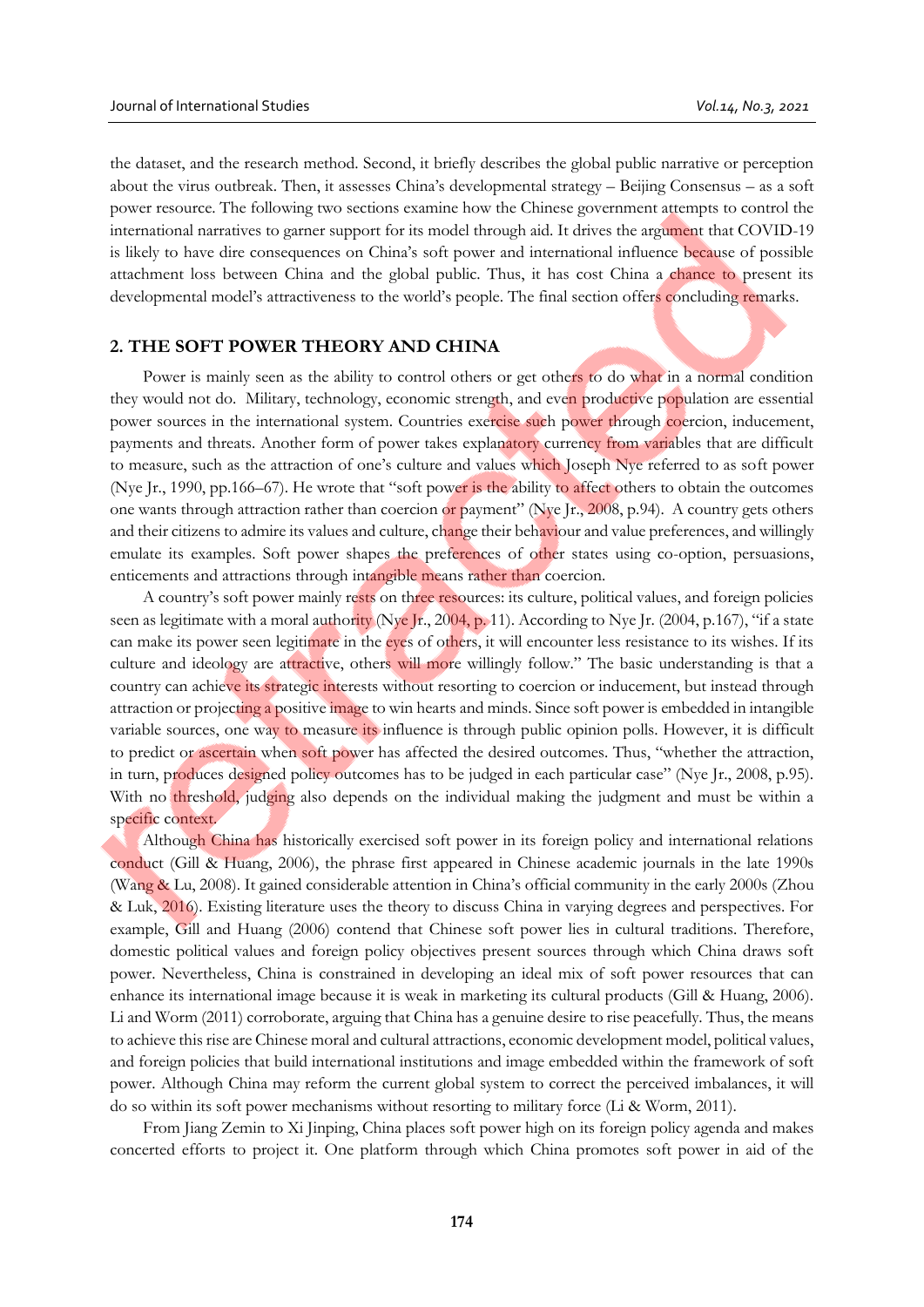peaceful rise is establishing Confucius Institutes as part of cultural and public diplomacy. However, Zhou and Luk (2016) believe that the Confucius Institutes cannot enhance China's soft power and image abroad because their operationalization does not fit into the soft power definition. Countries worldwide see them as propaganda tools and unattractive, threatening academic freedom and local communities. Thus, instead of easing, Confucius Institutes present and reinforce a new version of the China threat mantra (Zhou & Luk, 2016). Economic initiatives drive China's international engagement and image-building efforts worldwide. Thus, Liang (2012) notes that China intertwines economic power and soft power, making it difficult to distinguish between them. Although China advances soft power with economic incentives, there are limits to its utility because economic power alone is insufficient for China to project its image abroad.

# **3. DATA DESCRIPTION AND METHOD**

The analysis I build in this paper depended on public perception data from the Pew Research Centre surveys published between 2017 and 2020 and supported with an Afrobarometer round six surveys that measured Africans reception to foreign influence (Lekorwe et al., 2016). I used data from the Pew Research Centre because it is globally recognised and accepted, while the Afrobarometer was used because of its credibility on African perception polls. Although the round six data is old, I used it because it is the institution's latest dataset that specifically measured Africans' perceptions of China – questionnaire numbers 80A-81E. The latest (Round 7) did not undertake this task. The Pew Research Centre December 5, 2019 survey recorded a split global public opinion median of 40% (favourable) and 41% (unfavourable) across 34 countries of China shown in figure 1[\(Silver,](https://www.pewresearch.org/staff/laura-silver) Devlin & Huang, 2019). Russia held the highest favourability (71%), followed by Nigeria (70%), and then Lebanon (68%) and Israel (66%). China and Russia have in recent history maintained an excellent relationship encompassing economic and political dimensions. Apart from various trade deals, including energy, both countries have demonstrated shared political interests on some issues, including Syria in 2011, Libya (2011), Sudan (2012), Iraq (2002), and Iran (2006) as permanent members of the United Nations Security Council. The root of this goodwill could stem from their communist tradition as well as the American factor.



# **Figure 1. Global Opinions of China (2019)**

*Source***:** [Silver,](https://www.pewresearch.org/staff/laura-silver) [Devlin](https://www.pewresearch.org/staff/kat-devlin) & Huang (2019, December 5), Pew Research Centre. https://www.pewresearch.org/fact-tank/2019/12/05/people-around-the-globe-are-divided-in-theiropinions-of-china/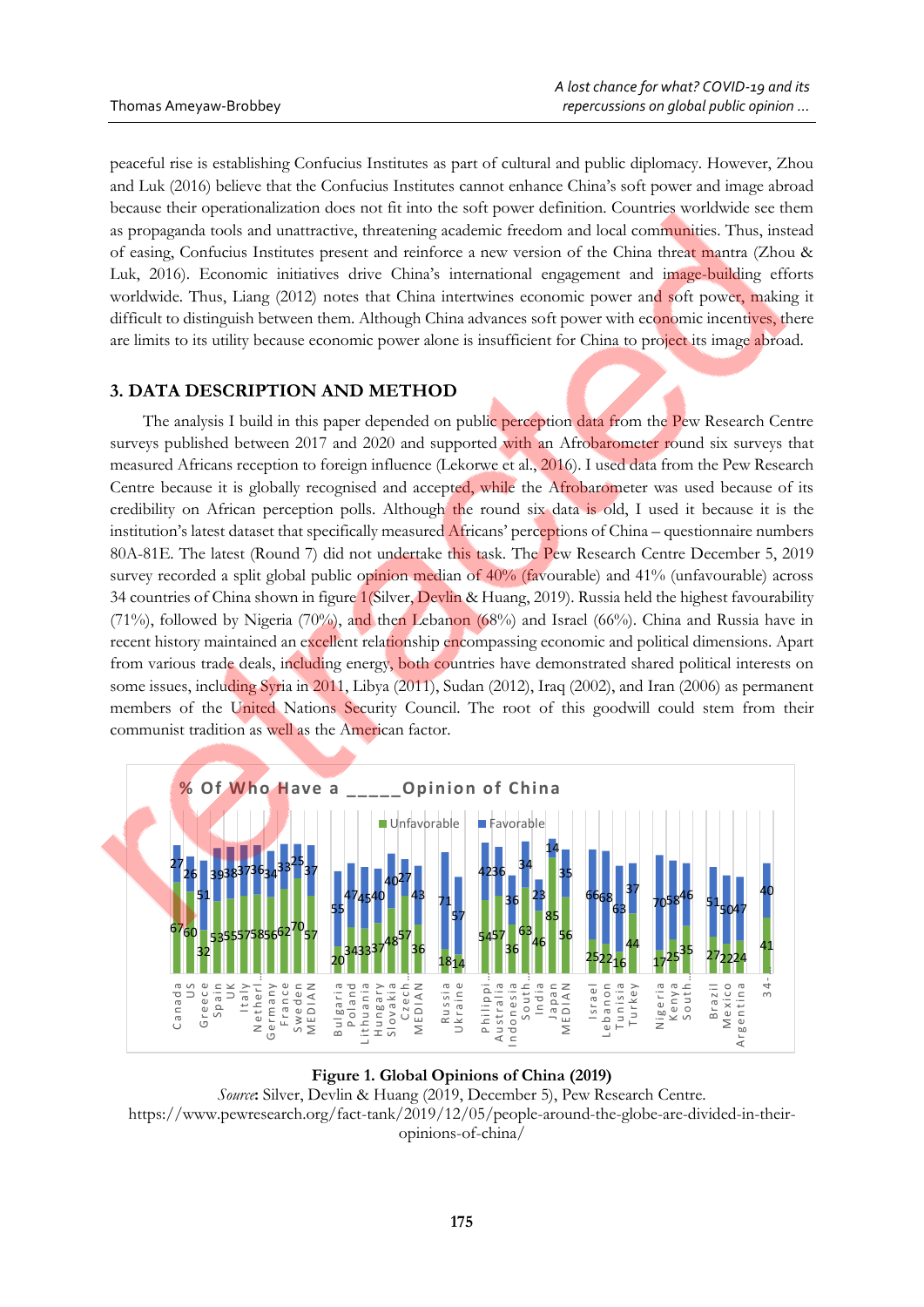China's favourability in Africa might stem from investments in infrastructure, Chinese products and technology, and economic payments, including loans and debt reliefs. Unsurprisingly, Japan held the highest unfavourable view (85%). Although there is high economic interdependence, relationship and views of each other are guided by historical and territorial conflicts such as Japan's imperial occupation of China and China's principle that Japan must atone for historical sins and issues on Senkaku/Diaoyu Islands. Generally, China's Asian neighbours held unfavourable views because they see China's growing economic and military strength as threatening (Silver, 2017). Europe's view on China was generally unfavourable, although those in Western and Northern Europe were unfavourable than those in Central and Eastern Europe. Figure 2 shows that all ten countries surveyed in 2018 had no confidence in the Chinese leader, with a median score of 62% [\(Devlin](https://www.pewresearch.org/staff/kat-devlin) & [Huang,](https://www.pewresearch.org/staff/christine-huang) 2019). The generally unfavourable Europe's view of China could stem from economic, trade and Chinese manufactured goods, political authoritarianism, and human rights. A March 2020 Pew Research Centre updated data that measured global preference for either the US or China with 33 countries shows that more people worldwide have a favourable perception of the US (21) than China (seven) shown in figure 4. Comparing the various figures in this paper reveals that China's favourability comes from developing and Middle East countries and Russia.

Data on global perception of China's handling and role in the spread of the virus was not available at the time of manuscript preparation. Nevertheless, a survey conducted from June 16 to June 14 2020, shows that Americans' fault China for its role in COVID-19 spread. Unfavourable view increased to 73%, and 78% indicated that the Chinese government's initial handling of the outbreak is to be blamed for the global spread and that China should be held responsible for its role in the pandemic shown in figures 3 (Silver, Devlin, & Huang, 2020). American public views do not represent a global view. However, the point I drive here is that the US' bottom-up soft power and strategic narratives play a significant role in shaping international perceptions through various media affiliates. Thus, its position on global issues and public views on COVID-19 could have significant psychological effects and influence global public opinion. Therefore, I state hypothesis one as:

H1: The outbreak of the COVID-19 pandemic from China is likely to validate the global public image of China and accelerate the negative perceptions.



#### **Figure 2. Europeans have no Confidence in China's Regime**

*Source*: [Devlin](https://www.pewresearch.org/staff/kat-devlin) & [Huang](https://www.pewresearch.org/staff/christine-huang) (2019, March 22), Pew Research Centre. https://www.pewresearch.org/facttank/2019/03/22/few-europeans-confident-in-xi-as-he-seeks-to-extend-chinese-economic-influence-inthe-region/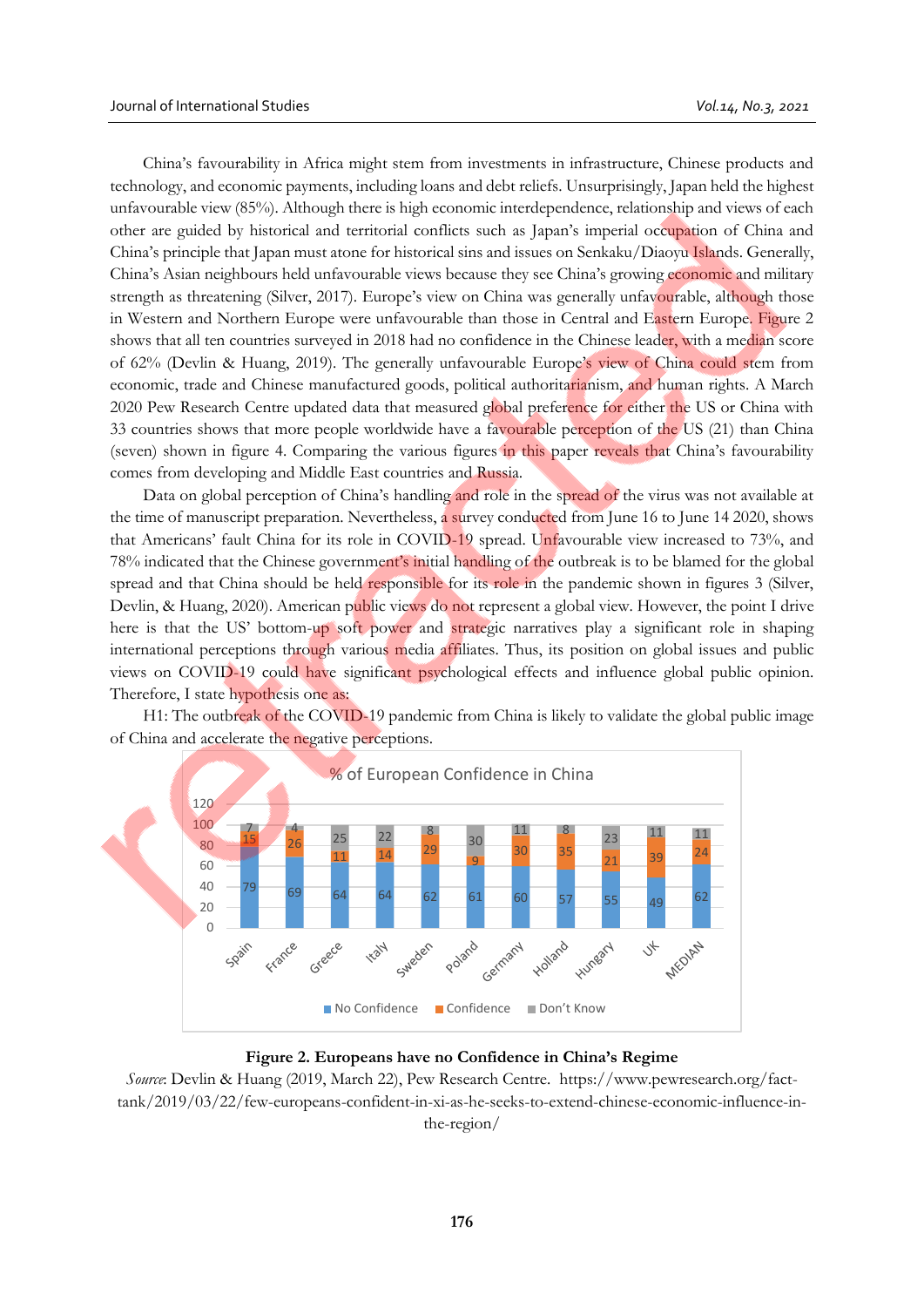



These datasets were analysed with a qualitative research method that combined narrative analysis with a phenomenological approach. Lune and Berg (2017, p.12) wrote that "we adopt more qualitative methods when we need a deeper understanding of the exceptions and special cases, or when we want to understand the meanings and preferences that underlie those larger patterns." This paper aims to investigate and analyse how people's experiences of a specific event – COVID-19 – would likely affect China's international image. Thus, employing a narrative and phenomenological approach helped gain insights into the what, how, and why global publics think, feel, and would likely behave in a particular way towards China's model. The phenomenological study focuses on human behaviour, how individuals give meanings to social phenomena in their everyday lives to aid their interpretation of the world (Reeves, Albert, Kuper, & Hodges, 2008, p.631). With narrative analysis, I situated COVID-19 theories with the dataset. The product of this process was analysed within the soft power theoretical framework to conclude from a global public perspective.



**Figure 4. Global Public Preference for the US and China (January 2020)** *Source*: [Silver,](https://www.pewresearch.org/staff/laura-silver) L. & Devlin, K. (2020, January 10). Pew Research Centre. [https://www.pewresearch.org/fact-tank/2020/01/10/around-the-world-more-see-the-u-s-positively](https://www.pewresearch.org/fact-tank/2020/01/10/around-the-world-more-see-the-u-s-positively-than-china-but-little-confidence-in-trump-or-xi/)[than-china-but-little-confidence-in-trump-or-xi/](https://www.pewresearch.org/fact-tank/2020/01/10/around-the-world-more-see-the-u-s-positively-than-china-but-little-confidence-in-trump-or-xi/) (accessed August 16, 2020).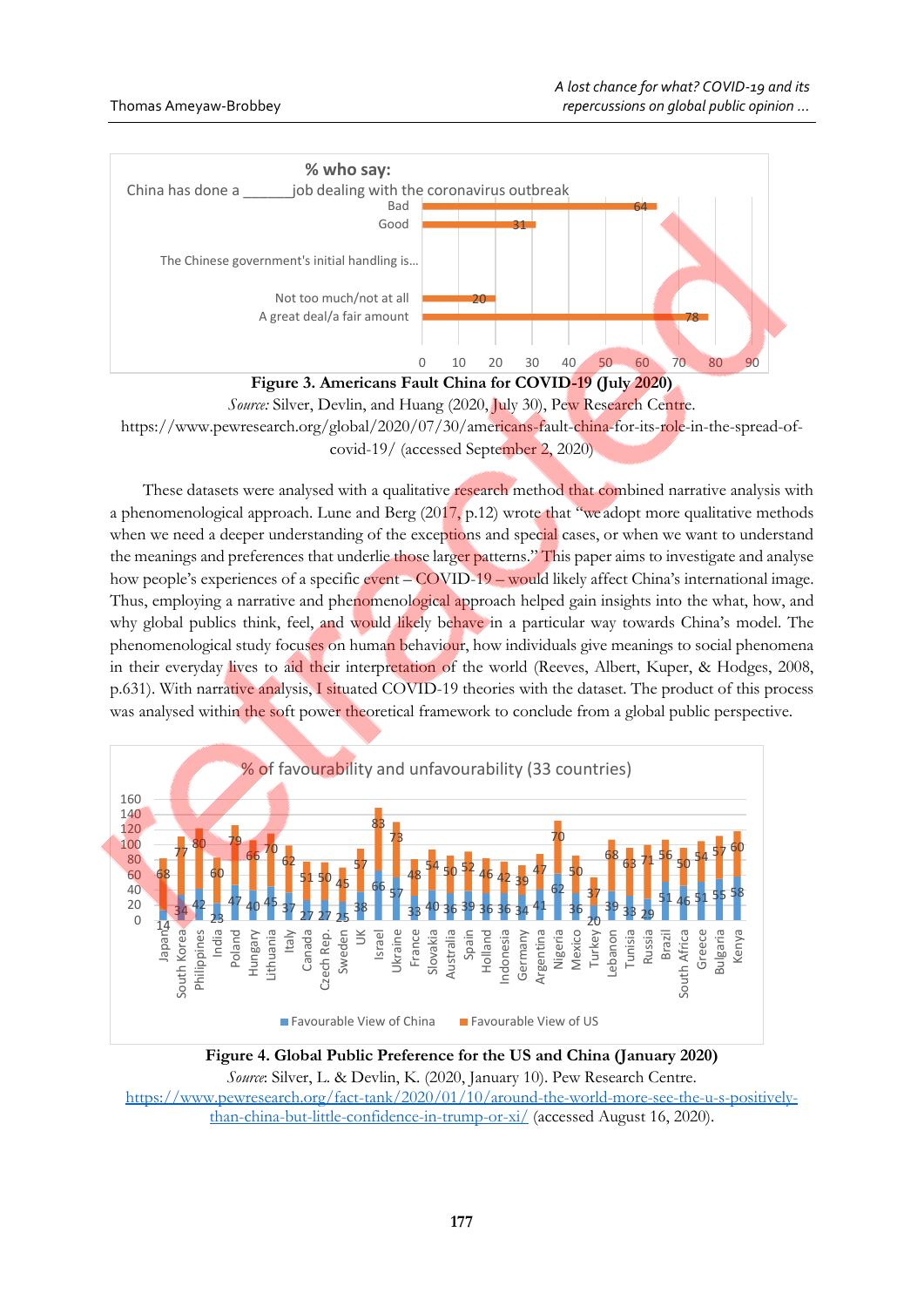# **4. INTERNATIONAL PUBLIC THEORIES AND COVID-19 NARRATIVES**

The initial fear and inadequate information on the virus were fertile grounds for rumours and conspiracies and fanned by the distrust between the US and China. They centred on two issues: the virus is a biological weapon – and depending on who is making the conspiracy – it is made either by China or the US. The first conspiracy linked the COVID-19 virus with HIV in a preprint research paper. It claimed that the virus's protein sequence included short insertions with "uncanny similarity" to HIV-AIDS – making it likely to have a human involvement (Pradhan et al*.,* 2020). Websites quickly picked on this. The Zero Hedge picked it and asserted that the COVID-19 virus was created by scientists in China as a weapon and again claimed that Chinese scientists had stolen the virus from a Canadian lab for a bioweapon program (Durden, 2020a; Durden, 2020b). A scientifically related theory from the South China University of Technology held that the virus might have originated from the Wuhan Center for Disease Control and Prevention, where a bat had once attacked a researcher (Lentzos, 2020). Although there is no proper evidence supporting such accidental leaks, such accidents are not uncommon in China due to general biosafety concerns (Zhiming, 2019). Events in China between February and March 2020 might have also given impetus to such a claim. The regime appointed a bioweapon expert to head the biosafety level-4 lab. President Xi announced the need to incorporate biosecurity and biosafety into the national security agenda (Huang, 2020). In another conspiracy, a purported 1981 thriller by Dean Koontz – "The Eyes of Darkness" – predicted a coronavirus outbreak in 2020 in a story of a Chinese military lab that creates a virus to potentially use as a biological weapon (Napoli, 2020). Another conspiracy from an unknown source tells a story of a biological agent project meant for Hong Kong protesters but spilt and spread in shootouts between China and the US during a handing over. It was connected to religion in Africa: the end time has come, and China is the anti-Christ using COVID-19 and 5G internet to unleash wickedness to end human existence (PASDO, 2020).

However, "while such rumors are not credible... they are difficult to dispel because military officials on both sides still view with suspicion each other's motives in building biosecurity programs" (Huang, 2020). The US and China mistrust each other with suspicion of continued manufacturing and possession of significant bioweapon capabilities. It is accentuated by considerable secrecy in Beijing's military development and President George W. Bush's rejection of protocol to the BWC in 2011. President Trump called it a "Chinese virus" and insisted that "everyone knows it came out of China." Chinese statesmen also claimed that US soldiers deliberately shed the virus during the 2019 World Military Games, saying "it might be the US Army who brought the epidemic to Wuhan" (Walden, 2020). An Iranian official supported the Chinese claim. The US politicians have also fanned the idea that even if China did not create the virus, it made the conditions for its rapid spread**.** Japan used germ warfare against China through its bio-warfare Unit 731, prompting China to set up its Academy of Military Medical Sciences (AMMS) in 1951 to conduct biodefense research and build defensive biological warfare facilities (Martin, 2002). However, the effect of bioweapons during warfare is not instantaneous, with an added possibility of infecting one own forces. Therefore, it is difficult to argue that the US and China manufactured the coronavirus to potentially use for warfare. Virologists have dismissed these claims, leaving us with the only findings that the virus is a problem of zoonotic (McDonald, 2020). However, the global public holds on to such claims because the influence the US wields over global media and its ability to reach a larger audience makes the tale that the Chinese government was behind the virus outbreak gains more traction among the worldwide public. Moreover, the theories target ordinary people through social media. Thus, although they are dismissed, such research does not transcend beyond elites and academia.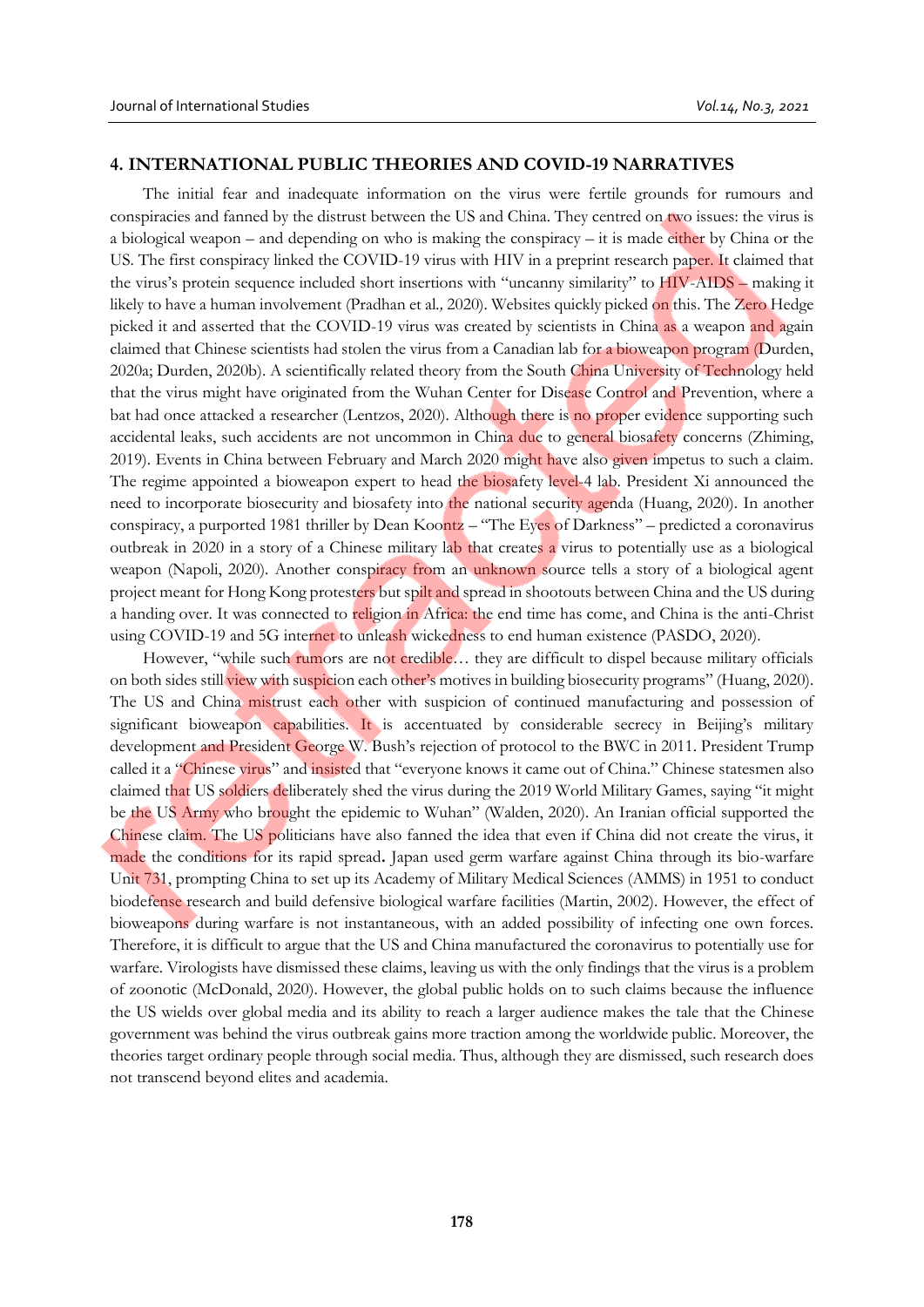# **5. THE CHINA MODEL – BEIJING CONSENSUS – AS A SOFT POWER RESOURCE**

American politicians have consistently advanced the argument that there is no viable alternative to the liberal order. However, China's rapid economic growth has made it possible to rewrite this narrative (Zhao, 2010, p.420). Development took an experimental approach embedded with at least three spheres – global integration and market economy-oriented rules, top-down state-led strategies and bottom-up interpersonal networking. Beijing refers to it as "Socialism with Chinese Characteristics" (Xi, 2017, pp.3-70). In the model, China actively pursued foreign direct investment, which made foreign companies an essential part of economic growth, relied on the stock market for capital mobilisation and embarked on market liberalisation that strengthened firms (Cho & Jeong, 2008, p.464). The government owns and controls important companies that dominate their industries, such as energy companies like Sinopec and Petro China. Government appoints senior directors of the largest and critical companies who are expected to become members of the Communist Party. Ownership and control allow the state to direct companies to high priority and strategic projects, give expert advice, issue early signals, and manage prices of exports and imports through the Bank of China without directly appearing in public. These measures allow the government to influence companies to help achieve foreign objectives. For example, when China wants to increase influence outside, say, an Africa country, it directs major Chinese companies such as construction companies to increase investment in those places. To support companies operating in those places, it gives directives to banks to increase lending to such companies (Naughton, 2010; Kurlantzick, 2013).

Ramo (2004, pp.3-4) referred to the China model as "Beijing Consensus"<sup>1</sup> and explained with three theorems: a development model based on innovation; that considers sustainability and equality as a priority and strives for self-determination in foreign policy. According to him, this model has given hope to developing countries who have mostly suffered under the Washington Consensus, which applies neoliberal economic principles without considering countries' specific needs and characteristics. The Beijing Consensus highlights the ingenuity and achievements of China's 1978 economic reforms. The American model has lost steam since the 2008 financial crisis. Whiles others crumbled, China came out of the crisis stronger and rose rapidly into prominence, lending to countries and organising institutions such as the BRICS. Thus, a faltering American will for leadership and a renege on global responsibility marks today's world (Zhao, 2010, pp.432-433). Not only has it not rallied the world to confront COVID-19, but its domestic failures also leave governments no source of inspiration to confront the problem domestically. Developing countries have seen the frustrations associated with American liberal capitalism and promise of China's model and are ready to replicate it (Zhao, 2010, p. 419). Apart from the inability of liberal capitalism to rescue developing countries, foreign publics might lose faith in the American values they have long cherished due to gun violence and police brutality. A case is George Floyd's death that popularised the Black Lives Matter movement.

Beijing has spotted a vacuum to fill. It could promote and make its development model attractive to other countries to learn and adopt. By doing so, they will likely align with China and share its values. Its development style is gaining influence around the globe, pitting it against the liberal capitalist type and offering an alternative to the Washington Consensus (Zhao, 2010). According to Ramo (2004), the China model contains some crucial implications for the developing world. Specifically, it shows capitalist policies can be combined with the remnants of socialism while maintaining a strong political system to achieve

<sup>1</sup> Although scholars such as Cho and Jeong (2008), Naughton (2010), Kennedy (2010) have used it, the phrase is not a consensus among Chinese scholars and not officially promoted by China. They are careful in using it. However, it has not been declined, preferring to use the phrase 'China Model' (see Xiaoyang, 2020; Zhao, 2010). The use of it in this work is a matter of convenience, referring to the same explanation as the "China Model or Socialism with Chinese Characteristics."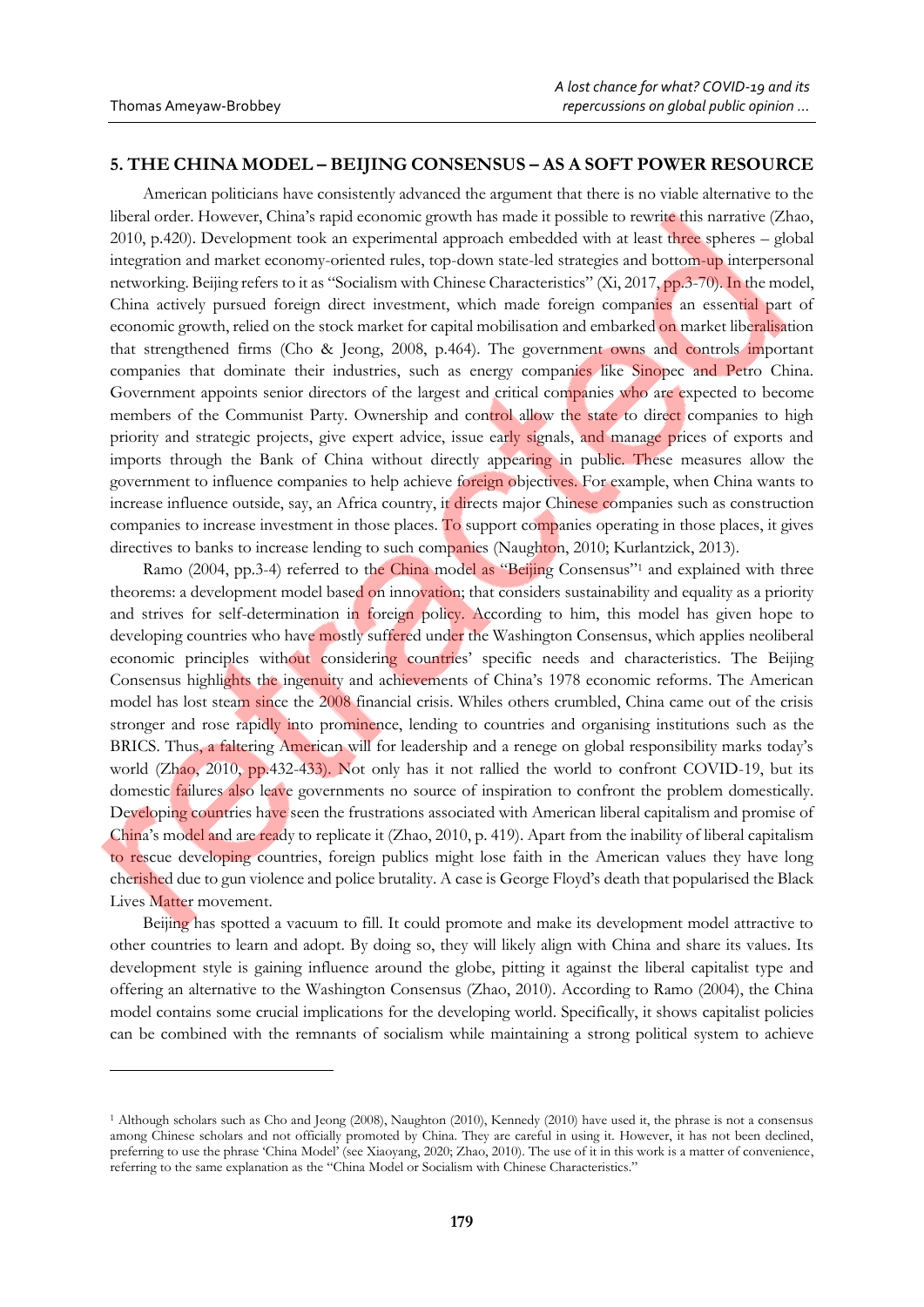economic growth and development (Zhao, 2010). In effect, the Chinese development model is a practical soft power resource. For example, Africans generally have a favourable view of China (63% favourability). The most important factors contributing to the favourable perceptions of China are its infrastructure or development and business investments, and the cost of Chinese products (Lekorwe et al., 2016, pp. 3-21). This is made possible by the Chinese development model. In this regard, Africans prefer the Chinese model of development. The US is still ahead of China, but the difference is very marginal, 30% and 24%, respectively, as shown in figure 5.





Naughton (2010) agrees with the distinctiveness of the Chinese development model. However, a 'consensus' should imply a universal understanding and acceptance. Thus, we can only talk about the model's consensus status if it is accepted by all and goes on to shape other's development. However, while it provides important lessons for the world, the disagreement of Chinese scholars and economists on many fundamental issues reduces its 'consensus' status. Its specific characteristics also make it difficult to be replicated by developing countries, defeating it as a model for the world. Thus, the model's characteristics are unique to China, whose characteristics are distinct from other countries (Naughton, 2010, pp. 454-456). From a similar perspective, Kennedy (2010) argues that the Beijing Consensus is a myth because it gives a misguided and inaccurate description of China's development experience. Despite these doubts, Zhao (2010) agrees with Ramo (2004) and shows that the China Model offers a distinctive economic and political development model in which a free market and a strong state control can co-exist to maintain economic growth and political stability. Therefore, other countries can replicate this model to replace their Washington modernization model because it offers strong appeals to leaders and their public.

The major difficulty is China must first convince the world's public – not only leaders – of the attractiveness of its model and credibility to lead. Thus, the regime has developed training programs and academic courses to train foreign officials and graduate students. For example, "each year, the national government of China provides 10,000 government scholarships to participating countries of the Belt and Road Initiative" and other developing countries to study various courses in China (Xi, 2017, p.558). China hopes to enhance its image and soft power resource by co-opting and embracing the future elites of developing countries as friends (Qi, 2010). Thus, I state hypothesis two here as: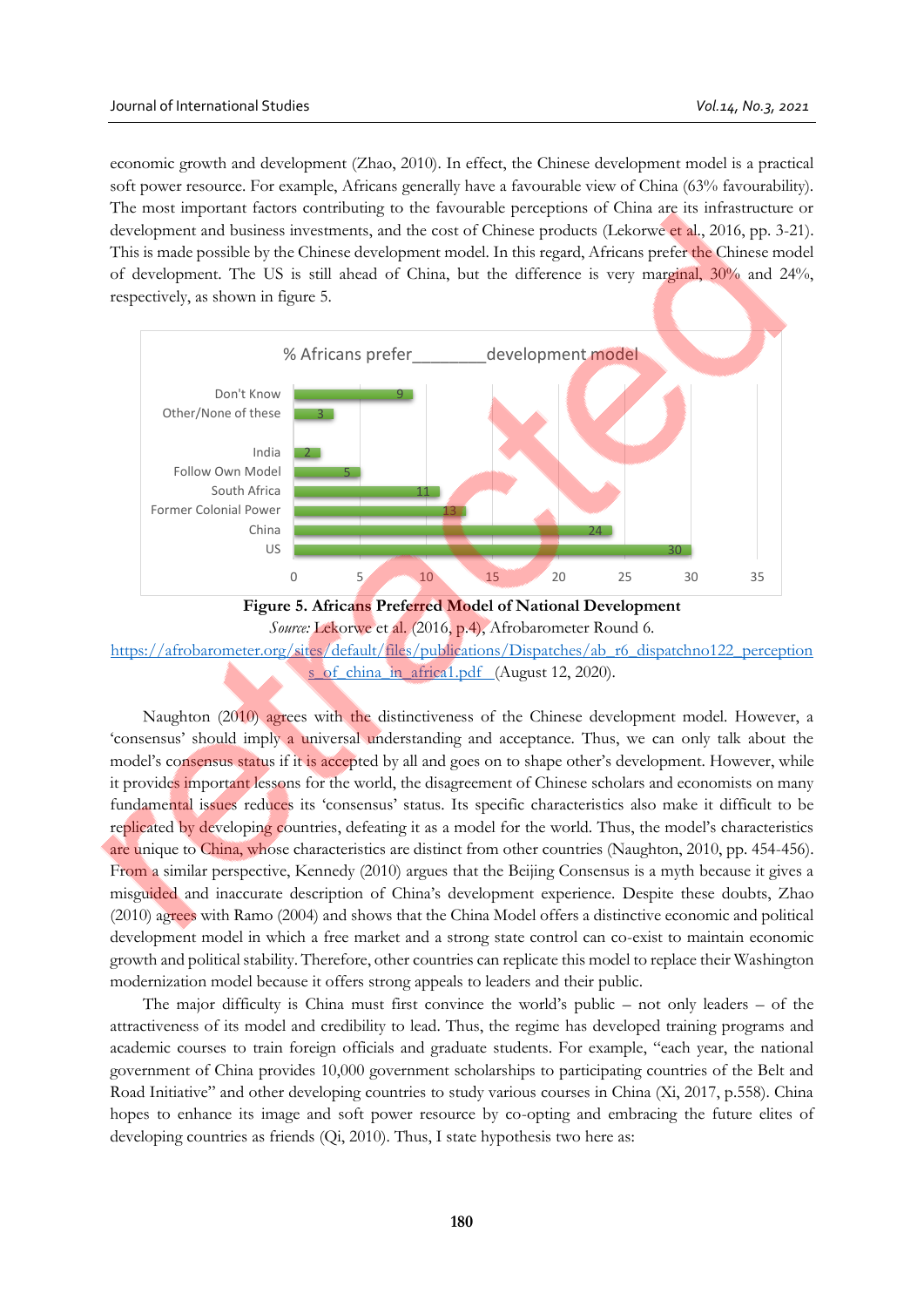H2: The expansion of humanitarian aid – COVID-19 aid – is likely to help China present the attractiveness of its development model – Beijing Consensus – to the world's public.

### **6. INFLUENCE, SOFT POWER AND CONTROL OF THE GLOBAL NARRATIVE**

#### **6.1. Seeking influence to control the international narratives**

Global public opinions accuse China's leadership of bungling the state's response to the COVID-19 outbreak and aiding its global spread. A short account of events is instructive. According to the WHO, the first confirmed case in China was on December 8. *The Lancet* puts the date at December 1 2019, while another account traces it to November 17 2020, in Hubei Province, before medical practitioners could identify the virus (PTI, 2020a). On December 25, medical staff in Wuhan were reportedly affected by an unknown pneumonia type, suggestive of human-human transmission (Feng & Cheng, 2020). Two doctors – Li Wenliang and Xie Lanka – independent from each other quietly warned colleagues and friends through a social media platform – WeChat – of possible SARS cases on December 30 2019. In what has become part of the charges against the Chinese regime for its irresponsibility, the doctors and six others were summoned and reprimanded by local police on January 1 2020, for disseminating rumours. Despite a contagious pneumonia outbreak report, Wuhan hosted a holiday banquet on January 18 2020, attended by 40 000 people when about 136 cases had been confirmed. On January 23 2020, the government announced a Wuhan seal off – a city of 11 million people – from the rest of the country when about 619 cases had been confirmed. Although this measure intended to contain the virus within Wuhan, it served as an impetus for its rapid spread to other provinces and countries as train and bus stations and airports choked with people attempting to flee Wuhan. In the end, about 5 million people – more than the population of many countries – managed to exit. Some even had to cheat by taking antipyretics (Samuel, 2020).

Domestically, Beijing is set to muzzle critics and control public narratives about the outbreak courtesy of President Xi's dexterity of strong, highly centralised, top-down political control. Internationally, Beijing is working hard through top-down diplomacy characterised by relief items, debt cancellations and assertive foreign policy significantly designed to persuade other countries to accept its narrative about the outbreak. Such attempts to influence international public perception are necessary lest it damages its global standing and the image it has built for the Beijing Consensus – at least in the developing countries – and credibility for global leadership. For example, Beijing could influence international organisations like the WHO to refuse the admission of Taiwan to participate in COVID-19 briefings (Economy, 2020). China's aggressive measures to flatten the curve deserves mention. In assessing China's governance capacity to manage the pandemic, COVID-19 has, in turn, become an important test to open the argument between authoritarian governance and democracy. Unlike China, democracies like Italy, Britain, the US, Brazil, among others, have struggled, highlighting some of the weaknesses associated with such regimes. One scholar wrote, "although the COVID-19 epidemic is far from over, China's brand of authoritarian statecraft gains credibility by the day, objections to the state's lack of transparency and accountability notwithstanding" (Peckham, 2020).

One may also argue that the pandemic highlights the regime's weakness and fear instead of strength. The success of President Xi is a function of information censorship and propaganda, strict surveillance of dissenting public and rival leaders, and these may not be signs of strength but fear (Pei, 2020). Thus, it is difficult to maintain that establishing authority through social control, purging dissenting views and fanning nationalism to achieve regime security are signs of strength and confidence. Fear and insecurity accounted for the punishment of the doctors who raised an alarm of impending pandemic and public discussions of it (Zhangrun, 2020). China's response might have been effective, but the argument that hails it cannot be used as a benchmark to judge the effectiveness of authoritarian regimes over democracies. Suppose China's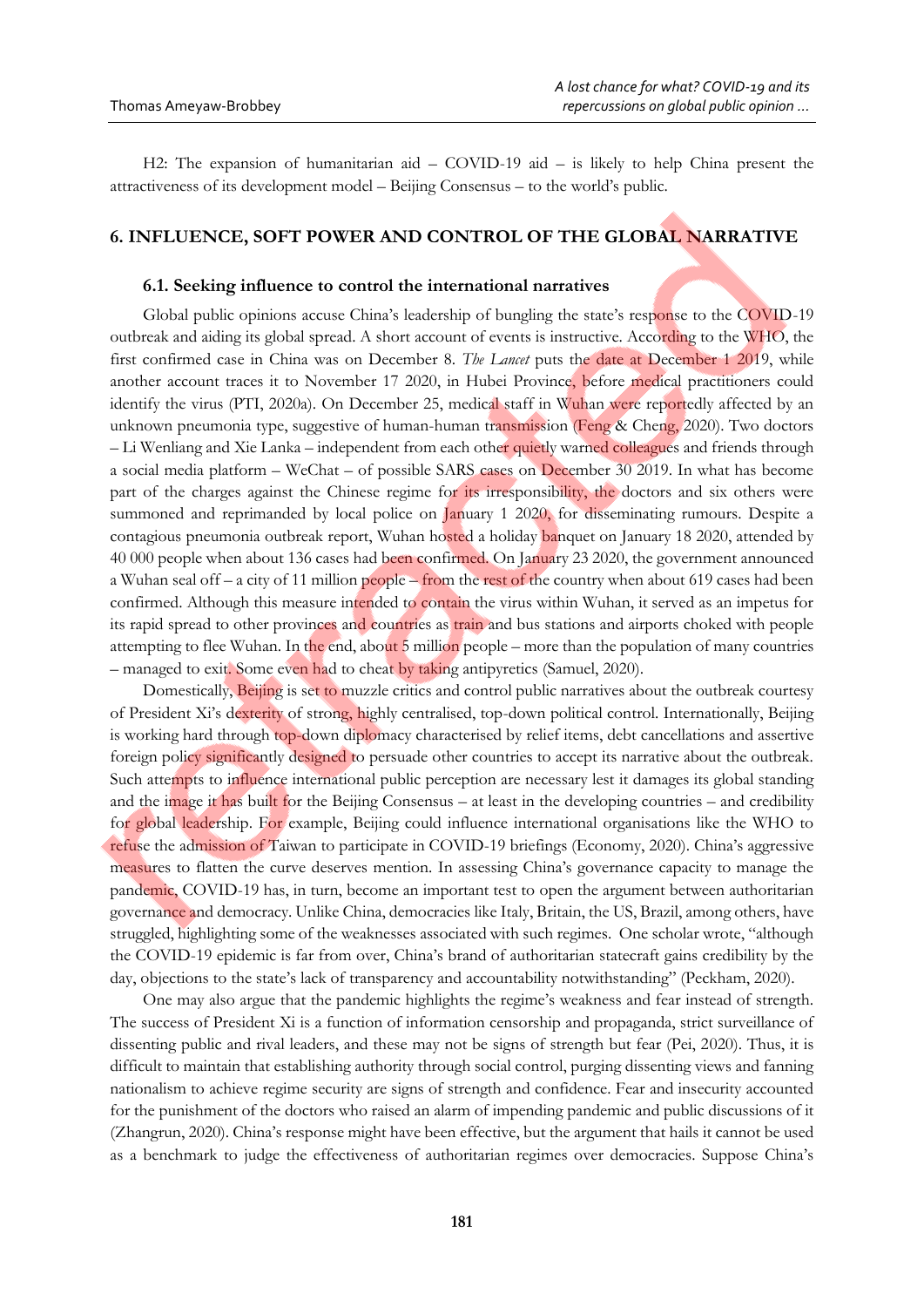success is a function of the Authoritarian political system. How do we explain the successes of democracies like South Korea and, to some extent, Germany in dealing with the virus? South Korea successfully managed the crises with openness, transparency, keeping the people informed, an aggressive testing regime coupled with a heavily wired system (Weber, 2020). Controlling a pandemic largely depends on conscious human interventions that consider the unique domestic characteristics of a particular state. This means that China's success is not a victory for authoritarianism. Similarly, the US or Italy's failure is not a failure for democracy. Instead, countries specific cleverness and capacities in public health.

As the US fans the tales of China's bioweapon agenda and irresponsibility, Beijing recognises the harmful effect the COVID-19 outbreak and the associated theories would have on the successes it has gained for the Beijing Consensus. On this basis, Beijing launched a powerful social media campaign and humanitarian resources to project an image of global leadership to control the international narrative of the virus. It rescued Italy when fellow Europeans ditched it; offered COVID-19 help to Spain; offered COVID-19 assistance to Estonia and Lithuania, although both shared a strained relationship with China. Aid was channelled across Europe by Chinese companies and individuals in Beijing's name (Crawford, Martin, & Bloomberg, 2020). Similar assistance was extended to Africa, including debt reliefs, waivers and extensions of loan maturities (Chen, Li, & Lin, 2020). Nevertheless, for example, Europe's public perception of China is generally negative, as shown in figures 1, 2, and 4. It will be interesting to see how China's COVID-19 aid will charm European leaders or shape positive public perception from the existing negative image on China, exacerbated by the new perception of responsibility of COVID-19 spread. Figure 6 shows that between 2005 and 2018, EU countries received billions of Chinese investments, but this has not translated into a positive attitude towards China but instead increased unfavourable perception. Interestingly, the UK and Germany received the most Chinese investments but did not have a favourable image of China, as figures 1, 2, and 4 reveal. Thus, we cannot find evidence to prove hypothesis two that the expansion of COVID-19 aid can help present the Beijing Consensus's attractiveness. However, we can project that the COVID-19 outbreak is likely to accelerate the negative perception than the aid able to show the China model's attractiveness.





to-extend-chinese-economic-influence-in-the-region/ (accessed August 4, 2020).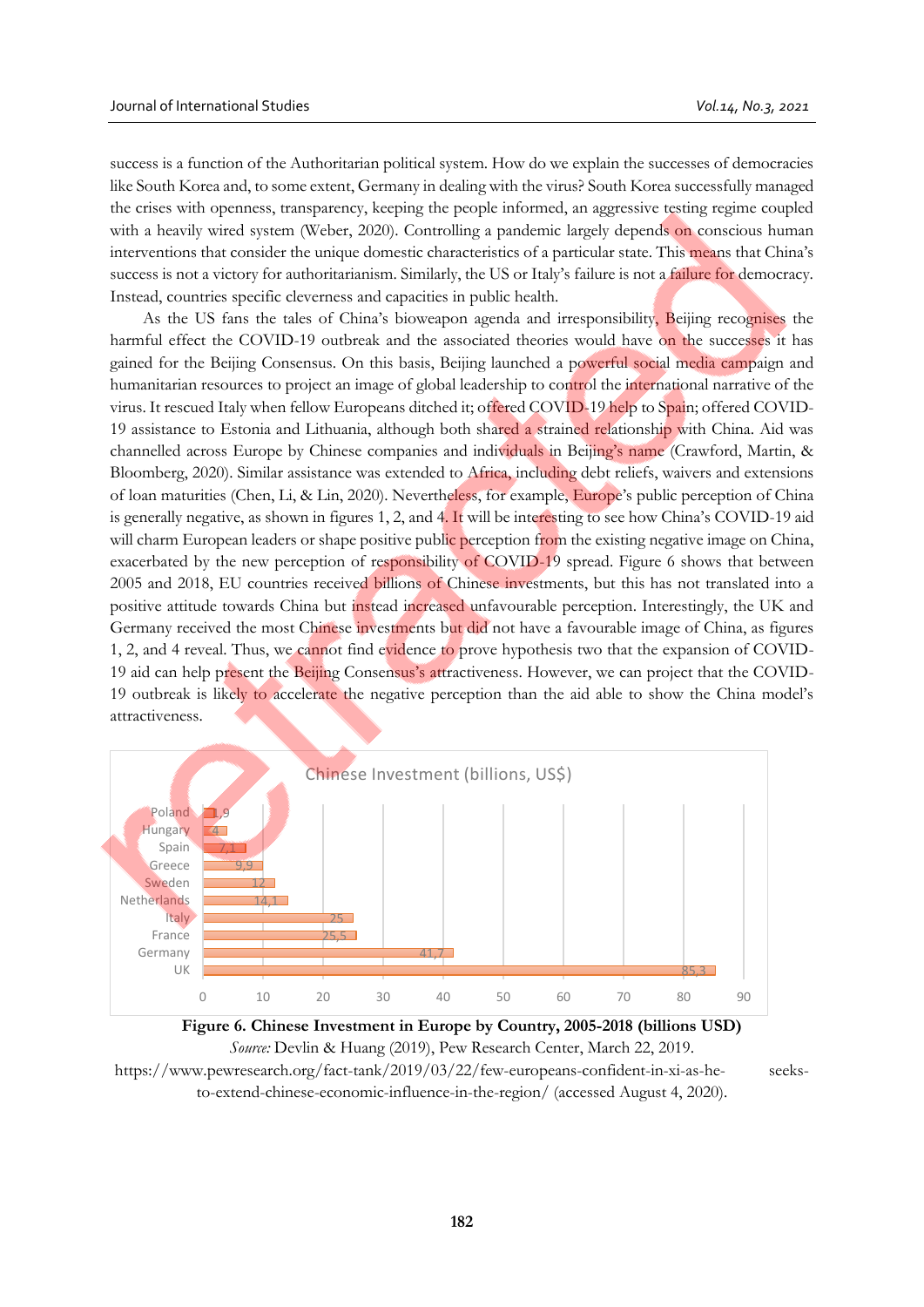### **6.2. A tainted soft power**

The ways countries have acted on COVID-19 have shaped global opinions about their soft power – governance ideals, values and culture. Countries' soft power has either enhanced or worsened. China has been involved everywhere to spread COVID-19 aid but is China's soft power enhanced? A country's soft power is enhanced when its system, political ideals, culture, narratives and innovations are seen as attractive by other countries and willingly emulate to achieve similar outcomes. A country would be able to get what it wants from others "because other countries – admiring its values, emulating its examples, aspiring to levels of prosperity and openness – want to follow it" (Nye Jr., 2004, p.5). Lee Kuan Yew advised that we can know if soft power is achieved only when other nations admire and want to emulate aspects of that country's systems and practices.

China wants to extend its development model abroad – at least to the developing world – and portray itself as a responsible superpower. As figure 5 shows, it was at least gaining points in Africa from the political elites and the public. While some have argued that the Beijing Consensus is Beijing's soft power resource, others point out that it has offered hope as an alternative model to the Washington one for developing countries (Cho & Jeong, 2008; Ramo, 2004; Zhao, 2010). The COVID-19 outbreak and its theories may undermine this ambition, at least from the perspective of the global public and Beijing's propaganda push to reshape the narrative is evidence of its awareness and concern. Chinese traditional diplomacy emphasises top-down government-government politics and neglects grassroots politics (Gill & Huang, 2006; Wang & Lu, 2008). This is because China understands other countries through the prism of its domestic experience, thus, sees foreign policy as an extension of its domestic politics. Beijing recognises the changes in contemporary international relations and accepts that achieving legitimate international leadership must go beyond government-government to initiate public diplomacy to gain global public approval. One could be convinced that as China beat the COVID-19 crisis, extends its helping hand to others, and even goes further to organise other governments, a triumphant China would be in an excellent position to enhance soft power. It would very much capitalise on its successes to emerge as a world leader or at least be in a perfect place to stake a claim, especially as the US fails at home and abroad.

This is, however, not the case. China's handling of COVID-19 is likely to be measured from the global public views and theories surrounding the pandemic – bioweapon possibility and secrecy that allowed the virus to spread (Huang, 2020; [Silver,](https://www.pewresearch.org/staff/laura-silver) Devlin & Huang, 2019; Zhangrun, 2020). Although experts have dismissed the conspiracies, the men-on-the-streets accept them, and they will likely shape and increase a negative foreign publics' attitude towards China. Leaders, especially from the developing world, might have been considering the Chinese model, admiring and emulating it (Zhao, 2010, p. 419). However, the data demonstrate that China before COVID-19 did not enjoy favourable global public views. A comparison of 2018 and 2019 in figure 7 portrays the worsening trend of China's favourability.

Russia held the highest level of favourability. China and Russia have a solid relationship, particularly under President Xi and President Putin. They have established a "bromance" relationship – the rosy and blossoming relationship that extends from state-state to interpersonal level (Smith and Fallon, 2020). China and Russia support each other in international institutions and constantly interact through the Shanghai Cooperation Organization (SCO) and the China-Russia Northeast Asia Security Dialogue since 2015. Although Russia may be worried about Chinese interest in its sphere of interest, mainly as the BRI targets former Soviet and Central Asia states, the interpersonal relation influences Russians perception of China. However, at the onset of COVID-19, Russia became one of the first countries to close its borders to China. In the international system, the ability to affect other countries behaviour to let them want what you want depends largely on a country's values, political ideals and its expression of them. The Chinese values that have allegedly led to COVID-19 spread will likely negatively affect other countries' behaviour and validate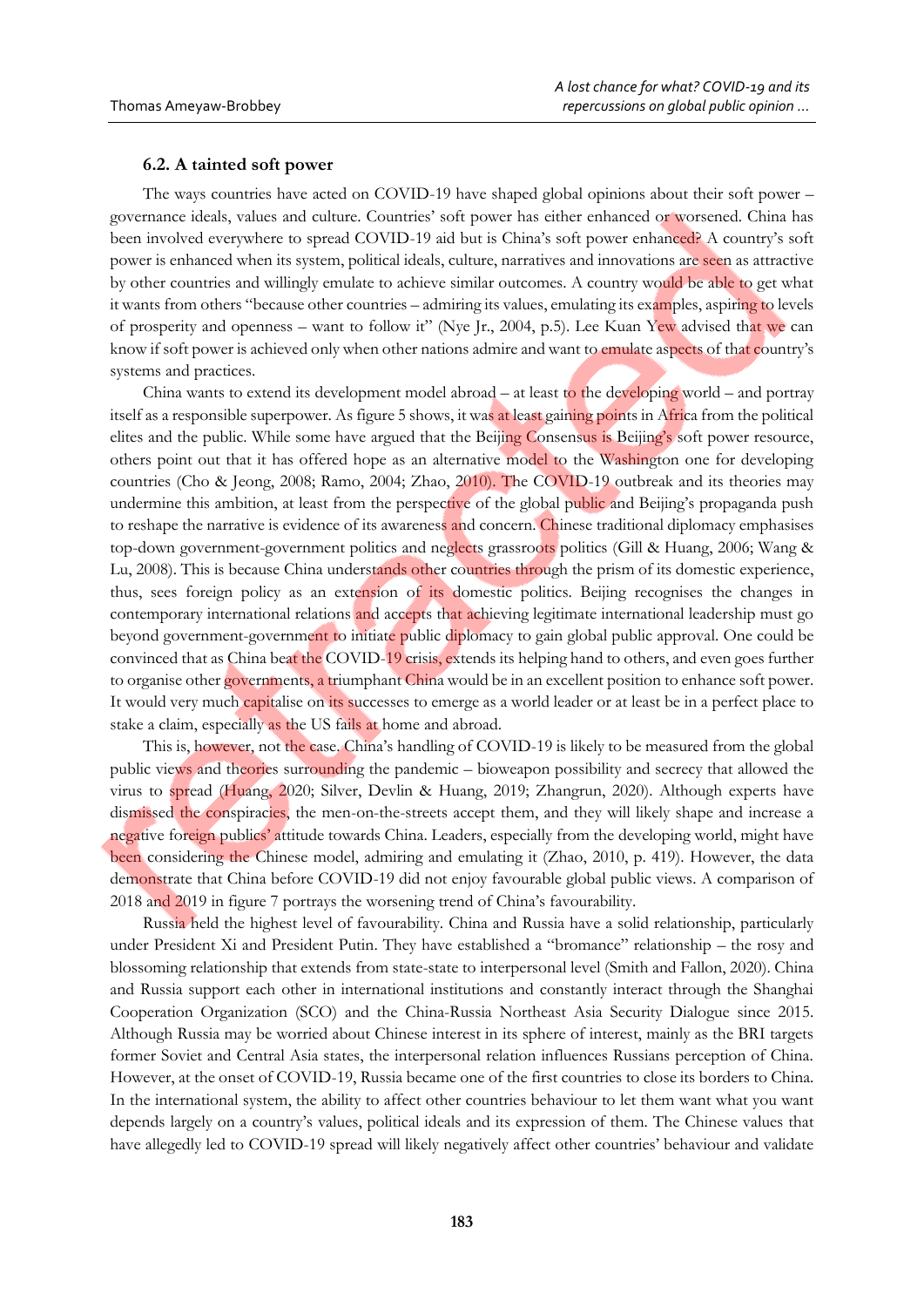their prior perceptions as hypothesis one predicts. This negative image the Beijing's system is likely to inculcate in the world public means that the global public will not find the Beijing model attractive to accept or emulate willingly. The figures show that China enjoys favourability from the developing world, especially Africa. However, the perception that sank within ordinary Africans is that the end time has come, and China is the anti-Christ using COVID-19 and 5G internet connectivity to unleash wickedness to end human existence (PASDO, 2020).



**Figure 7. Comparison of 2018 and 2019 China's Favourability** *Source:* Silver, [Devlin](https://www.pewresearch.org/staff/kat-devlin) & [Huang](https://www.pewresearch.org/staff/christine-huang) (2019), Pew Research Center, December 5, 2019. https://www.pewresearch.org/fact-tank/2019/12/05/people-around-the-globe-are-divided-in-theiropinions-of-china/ (accessed August 4, 2020).

According to Peace Advocacy and Sustainable Development Outreach (PASDO), China is being understood as a racist country in the eyes of many Africans and deepening African hatred for China. PASDO's Africa-China Peace Initiative (CAPI) is thus "aimed at resolving the rising tension between Africa and China related to the handling of Coronavirus" to "help calm the rising hatred for China" (PASDO, 2020). Even in Nigeria with the second-highest China favourability, the July 7, 2020, edition of *AA* news reported, a group of Nigerians had filed a \$200billion against the Chinese government and related institutions over the origin and spread of COVID-19. With an increased global negative image of China, the little attraction that the China model has gained is likely to wane. Kissinger (2014, p.261) wrote that "to achieve a genuine world order, its component, while maintaining their own values, need to acquire a second culture that is global, structural, and juridical – a concept of order that transcends the perspective and ideals of any one region or nation." Thus, China's brand is unlikely to achieve this feat due to the COVID-19 effect.

The argument is that COVID-19 has done damage. China would not be able to convince the global public of its non-liability of the virus spread due to the power of the theories behind it and the medium through which they disperse. From this perspective, China has lost a chance to affirm the attractiveness of its development model to the world's public as an alternative to the Washington Consensus. The COVID-19 aids and the social media campaigns aiming to change the narratives on COVID-19 is not likely to be effective. China would have to show much skills of strategic narrative to exercise soft power that would appeal to the sensibilities of the global public and not top-down high politics diplomacy characterised by aids.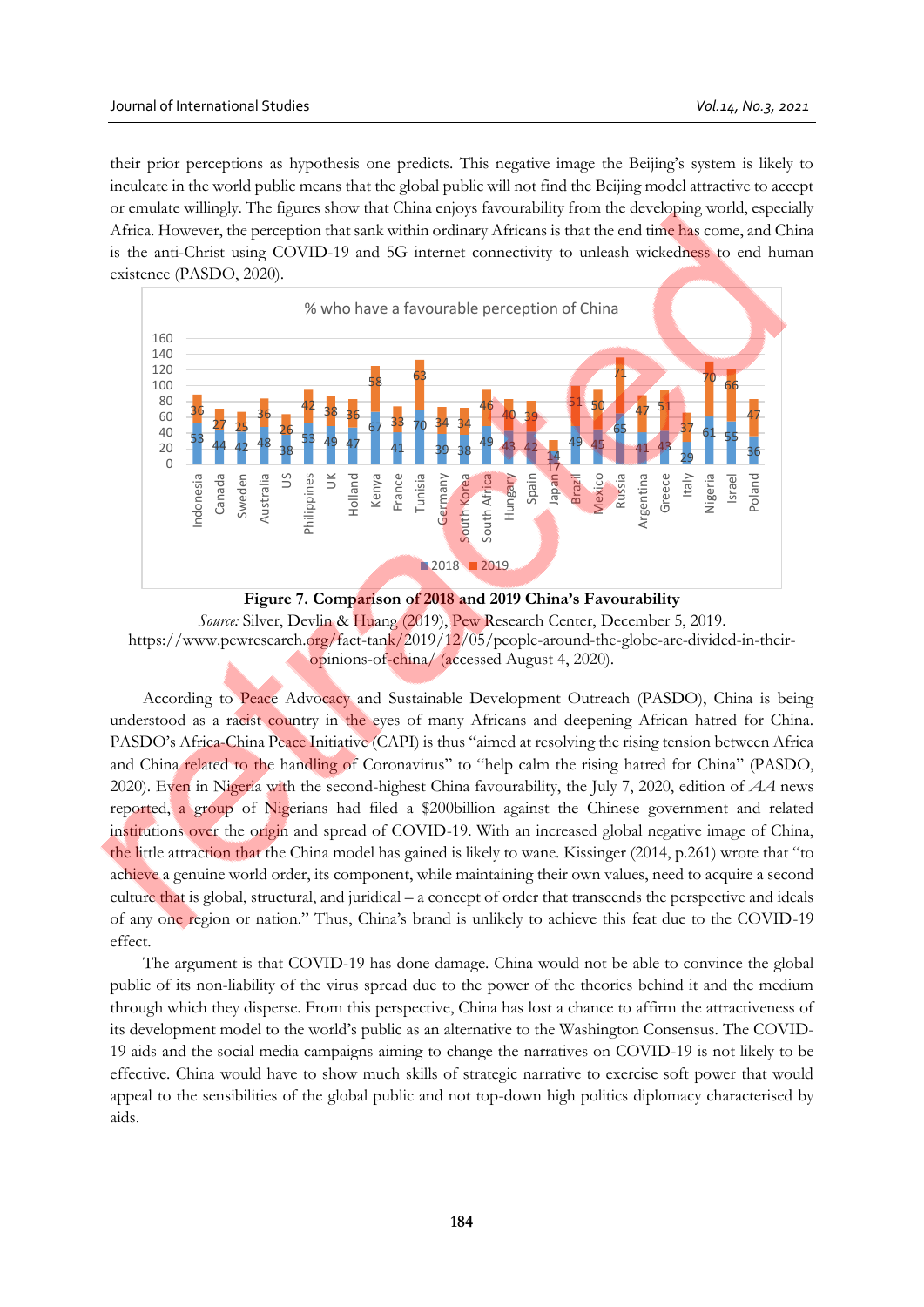## **7. GLOBAL PUBLIC SCRUTINY AND BEIJING'S CREDIBILITY LOST**

Virologists dismiss bioweapons theories. However, it is difficult for Beijing to convince the world's public that it did not delay local and global public's awareness and allowed it to spread globally, especially when the US pushes this information. The notion that China's irresponsibility spread the virus is not only shared outside. Zhangrun (2020) expressed that the virus outbreak "revealed the rotten core of Chinese governance, the fragile and vacuous heart of the jittering edifice of the state [which had] been shown up as never before," pushed citizens who "are all powerless to help each other" into a state of misery, and the disease to the world. Wei Guixian – one of the first COVID-19 patients – also noted that "a lot few people would have died" if the government acted quickly and openly (PTI, 2020b). Before his death, Dr Li noted that "if the officials had disclosed information about the epidemic earlier… it would have been a lot better. There should be more openness and transparency" (Buckley, 2020). A Chinese judge would also rebuke that, had authorities issued early warnings, citizens would have significantly benefitted (Economy, 2020).

Soft power mainly rests on a country's culture, political values, and foreign policies (Nye Jr., 2004, p. 11). These three resources shape all political decisions. Thus, since the blame of the COVID-19 spread is levelled against the Chinese government, it is unlikely that the global public would accept the larger version of this model or values. The pandemic is on the cusp of changing the successes Beijing has achieved in soft power as the global public has inculcated the notion that secrecy, surveillance, and information control spread the global disease, while others still hold on to bioweapon theories. The ability to mobilise "cooperation from others without threats or payments" is a precondition of global leadership (Nye Jr., 2004, p.60). Such precondition must demonstrate competence to provide global public goods, credibility for responsibility and reputation for truthfulness. Through the COVID-19 aid and all other economic payments worldwide, we can say that Beijing could fulfil the former, but the latter becomes the bone of contention. Elizabeth Economy states that "the danger for Xi Jinping is that as the virus spreads globally, the role that China's system of governance played in delaying timely response will face growing scrutiny and criticism from the international community" (Hernandez, 2020).

Figure 3 shows that Americans already blame China for the virus spread as 64% see China having dealt poorly with the pandemic, and 78% believe it should be held responsible. This American view could have significant implications by manipulating and influencing the emotions of foreign publics through the control of the international media. Thus, the aggressive postures of Chinese diplomats are standard and defensive because to be silent means acceptance of the narrative, and others will follow, resulting in dire consequences on soft power and credibility. The US's global media influence makes the tale that the Chinese government was behind the virus outbreak gains traction among the international public. The danger of these theories is that they are mostly shared and spread on social media, which reach a larger global audience than research would. They spread faster due to the nature of the target audience and the mere fact that the street by nature takes delight in bad news. The figures show that China, prior to COVID-19, did not enjoy a favourable image. The favourability the US enjoys could influence the global public to validate their previous perceptions of China as hypothesis one suggests.

For example, others like Japan have followed suit following blame, citing China's disinformation and propaganda for the COVID-19 spread. Others have responded to the call for independent inquiry (Euronews & AFP, 2020). Australia, France, Germany, and the UK have joined the call for an investigation into the origin and spread of COVID-19. Australia "think[s] Australia, the United States and the United Kingdom and countries all around the world would like to know what happened, because we don't want to see it happen again" (Leigh & Scott, 2020). Blaming China for COVID-19 by the world's powerful countries are likely to influence the global public and validate and even accelerate unfavourable views towards China. It is unlikely that aid could win points to spread Beijing Consensus's attractiveness. For example, their host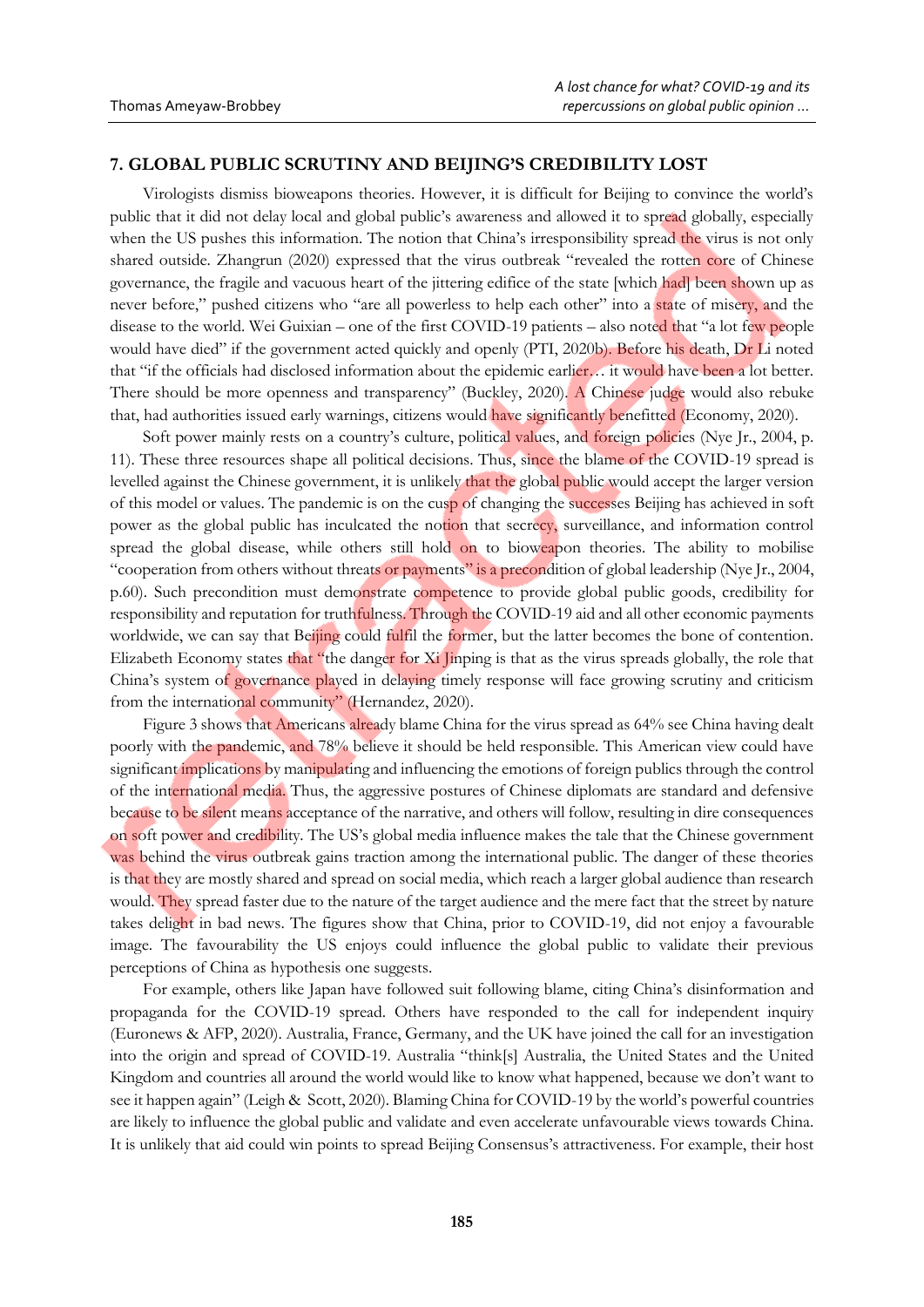governments summoned Chinese ambassadors to Ghana, Kenya, Nigeria, France, and Kazakhstan on the virus's issues, including accusations of racist maltreatment of Africans due to COVID-19 fears (Erlanger, 2020). While China hopes to deepen bilateral relations to reshape the pandemic's narrative with top-down diplomacy, it is important to highlight that the regime is missing out on the vital area of focus – the global public. The promise of the Beijing Consensus was gaining attraction among leaders and, most importantly, the people, at least in the developing world, as figure 5 and existing literature show (Ramo, 2004; Zhao, 2010). However, the pandemic has caused a dire consequence – the attractiveness embedded in the culture and political values have shaken.

The idea that China is to be blamed for COVID-19 is the reason why a \$20million lawsuit was filed against Chinese authorities by some American lawyers and companies who accused China of negligence, aiding and abetting death, conspiracy to cause injury and death, and wrong death (Madhukalya, 2020). However, Carter (2020) explained that "China can't be sued over coronavirus" because "China is protected by the doctrine of sovereign immunity, and the regime's undoubted misconduct does not constitute sufficient grounds for a waiver." A lawsuit and any other charges are unthinkable from China's perspective because it echoes the historic reparations paid after the Boxer Rebellion and the whole history of China's centuries of humiliation (Cohen, 2000, pp.249–63). It has played a major role in cultivating and fanning Chinese nationalist emotions, and every Chinese leader would avoid accepting such terms. Since there are no international legal procedures for such behaviour, the responsibility of condemnation would be left to the opinion of the global public, who would find it difficult to accept Chinese leadership and model due to lost credibility. They are likely to pressure their governments, whose survival depend on periodic elections, to reject Chinese solutions.

#### **8. CONCLUSION**

The US unwillingness to lead is a structural rather than an individual problem. It means that even after President Trump, the US is unlikely to return to full-scale global leadership readily. Its domestic failures to manage COVID-19 could assume that the liberal order has come to an end. Nevertheless, this does not mean that China stands to gain because it has already lost the trust of the global public and even leaders. A Brazilian Minister argued that China has been profiting from COVID-19: "when the crisis erupted, instead of alerting the world, they withheld information and rushed to build respirators, which they're now selling to a world that's desperate for them" (Brandimarte, 2020). Others are also sceptical that China would have taken over their economies by the time the world finished beating the virus. Global perception data prior to COVID-19 did not favour China, and this negative perception will likely increase with the pandemic. The discussions in this paper show that the COVID-19 pandemic would have dire consequences on China's alternative model because it will validate people's opinions about China and accelerate the already existing situation. The data and the associated analysis thus support hypothesis one that the pandemic outbreak from China is likely to validate the existing negative global public image of China. It further rejects hypothesis two that expanding COVID-19 aid is expected to help redeem its image to present the attractiveness of its model to the world's public.

International relations have become more complicated. Thus, its strategies and conduct corresponding need sophistication. The traditional Chinese diplomacy of high politics makes it to understand others through its domestic experiences. This has caused a misconception about its international image, assuming that national strength directly correlates to an international image. Therefore, a stronger China at home correspondingly draws international respect. This detaches China from the international public. Chinese leadership needs to go beyond its traditional diplomacy characterised by high-politics to initiate public diplomacy to gain global public approval. Without legitimacy by the world's public, China would not be able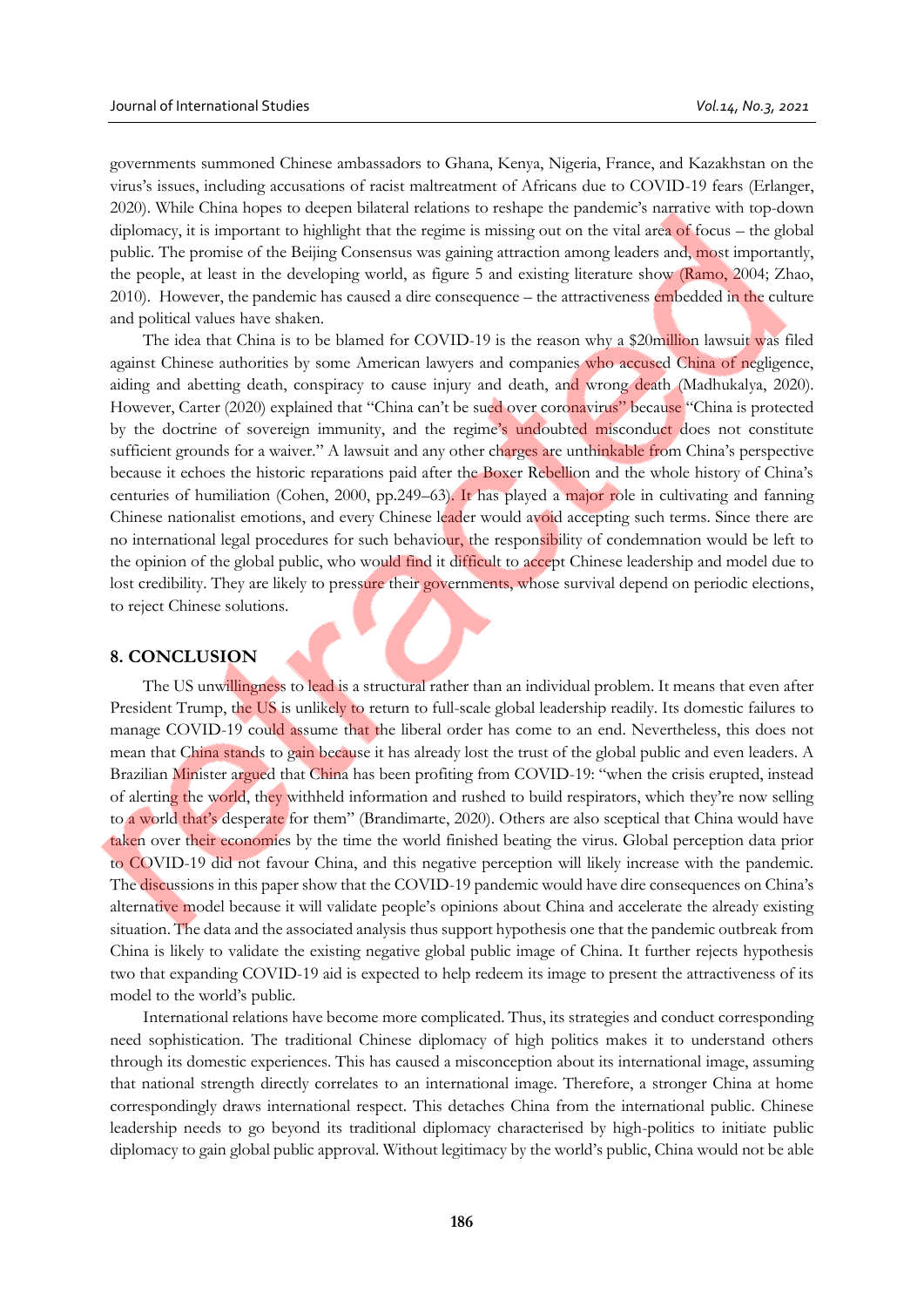to use its development model as a soft power to establish global leadership. Thus, with American unwillingness, the international leadership vacuum is unfortunately likely to persist for a while because the closest challenger – China – has failed the credibility test and the chance to showcase its model to the world. COVID-19 has proved too costly a distraction.

# **REFERENCES**

Brandimarte, W. (2020, April 7). Brazilian minister says China has been profiting from pandemic. *Bloomberg*. Retrieved from https://www.bloomberg.com/news/articles/2020-04-06/brazilian-minister-says-china-has-beenprofiting-from-pandemic?utm\_content=business&cmpid=socialflow-facebookbusiness&utm\_campaign=socialflow-organic&utm\_medium=social&utm\_source=facebook (accessed April

15, 2020).

- Buckley, C. (2020, February 7). Chinese doctor, silenced after warning of outbreak, dies from coronavirus. *The New York Times.* Retrieved from https://www.nytimes.com/2020/02/06/world/asia/chinese-doctor-Li-Wenliang-coronavirus.html (accessed March 8, 2020).
- Campbell, K. M. & Doshi, R. (2020, March 18). The coronavirus could reshape global order: China is maneuvering for international leadership as the United States falters. *Foreign Affairs*. Retrieved from https://www.foreignaffairs.com/articles/china/2020-03- 18/coronavirus-could-reshape-globalorder?fbclid=IwAR020sZxRmkQDY9\_LIB7GImRcKrv6GPwKyoSXPOGU2 8Oul0GtL-SW\_M1u50&utm\_campaign=fbdailysoc&utmmedium=social&utmsource=facebook\_posts (accessed March 19, 2020).
- Carter, S. L. (2020, March 24). No, China can't be sued over coronavirus: nation-states are immune from such lawsuits. *Bloomberg*. Retrieved from https://www.bloomberg.com/opinion/articles/2020-03-24/can-china-be-suedover-the-coronavirus?utm\_medium=social&utm\_source=facebook&utm\_content=busin ess&cmpid=socialflow-facebook-business&utm\_campaign=socialflow-organic (accessed April 5, 2020).
- Chen, S., li, J., Lin, L. (2020, June 18). China to waive some African loan payments due this year, Xi says. *Bloomberg News.* Retrieved from https://www.bloomberg.com/news/articles/2020-06-17/china-to-waive-some-africanloan-payments-due-this-year-xi-

says?utm\_medium=social&utm\_source=facebook&utm\_content=business&cmpid=socialflow-facebookbusiness&utm\_campaign=socialflow-organic (accessed June 20, 2020).

- Cho, Y. N. & Jeong, J. H. (2008). China's soft power: discussions, resources, and prospects. *Asian Survey,* 48(3), 453–472.
- Cohen, W. I. (2000). *East Asia at the Center.* New York: Columbia University Press.
- Crawford, A., Martin, P. & Bloomberg (2020, March 19). 'Health silk road:' China showers Europe with coronavirus aid as both spar with Trump. *Fortune*. Retrieved from https://fortune.com/2020/03/19/china-europecoronavirus-aid-trump/ (accessed April 12, 2020).
- [Devlin,](https://www.pewresearch.org/staff/kat-devlin) K. & [Huang,](https://www.pewresearch.org/staff/christine-huang) C. (2019, March 22). Few Europeans confident in Xi as he seeks to extend Chinese economic influence in the region. Pew Research Center. Retrieved from [https://www.pewresearch.org/fact](https://www.pewresearch.org/fact-tank/2019/03/22/few-europeans-confident-in-xi-as-he-seeks-to-extend-chinese-economic-influence-in-the-region/)[tank/2019/03/22/few-europeans-confident-in-xi-as-he-seeks-to-extend-chinese-economic-influence-in-the](https://www.pewresearch.org/fact-tank/2019/03/22/few-europeans-confident-in-xi-as-he-seeks-to-extend-chinese-economic-influence-in-the-region/)[region/](https://www.pewresearch.org/fact-tank/2019/03/22/few-europeans-confident-in-xi-as-he-seeks-to-extend-chinese-economic-influence-in-the-region/) (accessed August 4, 2020).
- Durden, T. (2020a, February 1). Coronavirus Contains "HIV Insertions", Stoking Fears over Artificially Created Bioweapon. Zero Hedge. [https://www.zerohedge.com/geopolitical/coronavirus-contains-hiv](https://www.zerohedge.com/geopolitical/coronavirus-contains-hiv-insertions-stoking-fears-over-artificially-created-bioweapon)[insertions-stoking-fears-over-artificially-created-bioweapon](https://www.zerohedge.com/geopolitical/coronavirus-contains-hiv-insertions-stoking-fears-over-artificially-created-bioweapon) (accessed March 15, 2020).
- Durden, T. (2020b, January 26). Did China Steal Coronavirus from Canada and Weaponise it? *Zero Hedge*. https://archive.is/xI40k#selection-969.22-969.56 (accessed March 15, 2020).
- Economy, E. (2020, February 10). The coronavirus is a stress test for Xi Jinping: can China control an epidemic from the top down?. *Foreign Affairs*. Retrieved from https://www.foreignaffairs.com/articles/china/2020-02- 10/coronavirus-stress-test-xi-jinping (February 14, 2020).
- Erlanger, S. (2020, May 3). Global backlash builds against China over coronavirus. *The New York Times*. Retrieved from https://www.nytimes.com/2020/05/03/world/europe/backlash-china-coronavirus.html (May 12, 2020).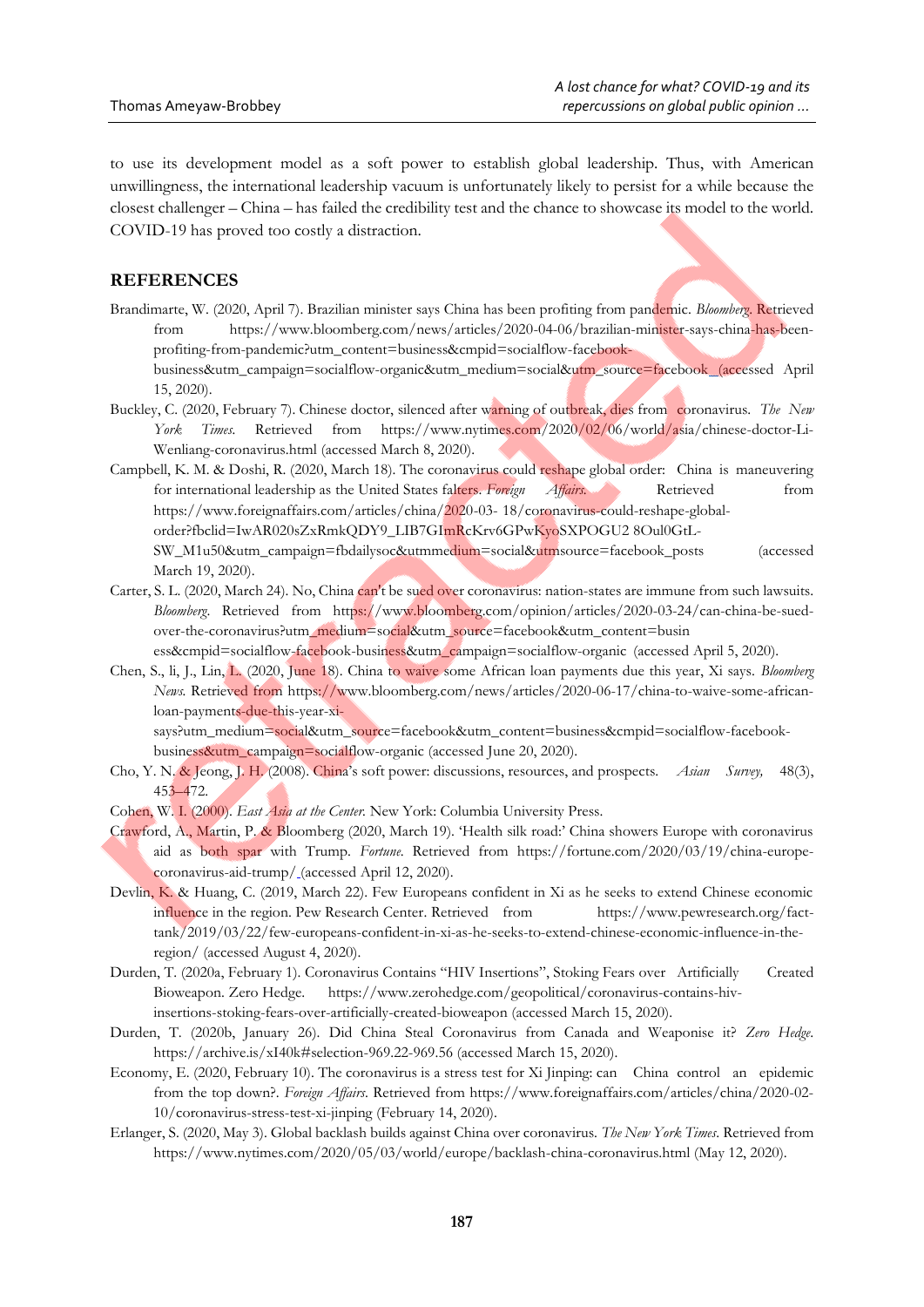- Euronews & AFP (2020, July 14). Japan accuses China of 'disinformation' over coronavirus outbreak. *Euronews.*  Retrieved from https://www.euronews.com/2020/07/14/japan-accuses-china-of-disinformation-overcoronavirus-outbreak (July 20, 2020).
- Feng, E. & Cheng, A. (2020, February 8). The coronavirus crisis: critics say China has suppressed and censored information in coronavirus outbreak. *NPR.* Retrieved from https://www.npr.org/sections/goatsandsoda/2020/02/08/803766743/critics-say-china-has-suppressed-andcensored-information-in-coronavirus-outbrea?t=1586503036383 (March 11, 2020).
- Gill, B. & Huang, Y. (2006). Sources and limit of Chinese 'soft power.' *Survival,* 48(2), 17-36. doi: 10.1080/00396330600765377
- Goldsmith, B. E. & Horiuchi, Y. (2009). Spinning the globe? US public diplomacy and foreign public opinion. *The Journal of Politics,* 71(3), 863–875.
- Goldsmith, B. E. & Horiuchi, Y. (2012). In search of soft power: does foreign public opinion matter for US foreign policy?. *World Politics,* 64(3), 555–585.
- Haass, R. (2020, April 7). The pandemic will accelerate history rather than reshape it: not every crisis is a turning point. *Foreign Affairs*. Retrieved from https://www.foreignaffairs.com/articles/united-states/2020-04-07/pandemicwill-accelerate-history-rather-reshape-it (April 10, 2020).
- Hernandez, J. C. (2020, March 3). China spins coronavirus crisis, hailing itself as a global leader. *The New York Times*. Retrieved from https://www.nytimes.com/2020/02/28/world/asia/china-coronavirus-responsepropaganda.html (March 12, 2020).
- Huang, Y. (2020, March 5). U.S.-Chinese Distrust is Inviting Dangerous Coronavirus Conspiracy Theories. *Foreign Affairs*. https://www.foreignaffairs.com/articles/united-states/2020-03-05/us-chinese-distrustinviting-dangerous-coronavirus-conspiracy (accessed March 10, 2020).
- Kavalski, E. (2021). The End of China's Romance with Central and Eastern Europe. *Global Media and China* 6 (1), 77-99. doi: 10.1177/2059436421994442
- Kennedy, S. (2010). The myth of the Beijing Consensus. *Journal of Contemporary China*, 19 (65), 461-477. doi: [10.1080/10670561003666087](https://doi.org/10.1080/10670561003666087)
- Kissinger, H. (2014). *World Order*. New York: Penguin Press.
- Kurlantzick, J. (2013, March 21). Why the 'China Model' isn't going away. *The Atlantic*. Retrieved from https://www.theatlantic.com/china/archive/2013/03/why-the-china-model-isnt-going-away/274237/ (April 10, 2020).
- Leigh, K & Scott, J. (2020, May 16). China faces angry world seeking virus answers at key WHO meeting. *Bloomberg*. Retrieved from https://www.bloomberg.com/news/articles/2020-05-16/china-faces-angryworld-seeking-virus-answers-at-key-who-meeting (May 15, 2020).
- Lentzos, F. (2020, May 1). Natural Spillover or Research Lab Leak? Why a Credible Investigation is needed to determine the Origin of the Coronavirus Pandemic. *The Bulletin*. https://thebulletin.org/2020/05/naturalspillover-or-research-lab-leak-why-a-credible-investigation-in-needed-to-determine-the-origin-of-thecoronavirus-pandemic/ (accessed May 17, 2020).
- Li, X. & Worm, V. (2011). Building China's soft power for a peaceful rise. *Journal of Chinese Political Science*,16 (1), 69- 89. doi: 10.1007/s11366-010-9130-2
- Liang, W. (2012). China's soft power in Africa: Is economic power sufficient?. *Asian Perspective* 36(4), 667-692. http://www.jstor.org/stable/42704810
- Madhukalya, A. (2020, April 2). \$20 trillion lawsuit against China! US group says coronavirus is bioweapon. *Business Today*. Retrieved from https://www.businesstoday.in/current/world/usd-20-trillion-lawsuit-against-china-usgroup-says-coronavirus-bioweapon/story/399071.html (accessed April 10, 2020).
- Martin, S.B. (2002). The Role of Biological Weapons in International Politics: The Real Military Revolution. *Journal of Strategic Studies,* 25(1), 63–98. doi[: 10.1080/714004040](https://doi.org/10.1080/714004040)
- McDonald, J. (2020, February 7). Baseless Conspiracy Theories Claim New Coronavirus was Bioengineered. *Fact Check.* https://www.factcheck.org/2020/02/baseless-conspiracy-theories-claim-new-coronavirus-wasbioengineered/ (accessed March 3, 2020).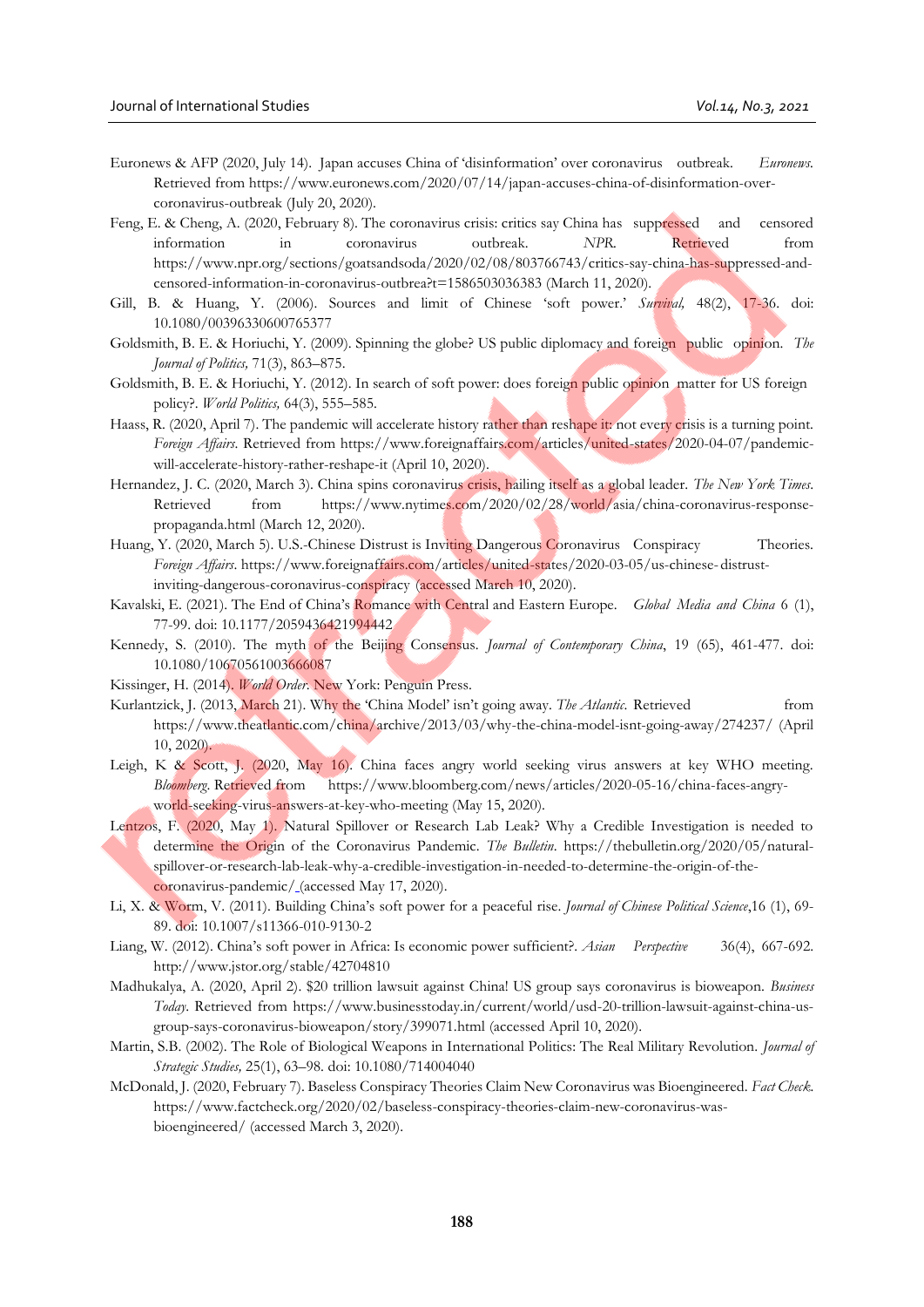Naughton, B. (2010). China's distinctive system: Can it be a model for others?. *Journal of Contemporary China,* 19(65), 437-460. doi: [10.1080/10670561003666079](https://doi.org/10.1080/10670561003666079)

Nye Jr., J. S. (1990). Soft power. *Foreign Policy,* 80, 153-171.

Nye Jr., J. S. (2004). *Soft power: the means to success in world politics*. New York: Public Affairs.

- Nye Jr., J. S. (2008). Public diplomacy and soft power. *The Annals of the American Academy of Political and Social Science,* 616, 94-109.
- PASDO (Peace Advocacy and Sustainable Development Outreach) (2020, July 7). Recruit Online Participants and Offer Administrative Support for China-Africa Peace Initiative (CAPI)*.* China-Africa Peace Initiative (CAPI). https://www.pasdo.org/china-africa-peace-initiative/#vl (accessed July 10, 2020).
- Peckham, R. (2020, March 27). Past pandemics exposed china's weaknesses: the current one highlights its strengths. *Foreign Affairs.* Retrieved from https://www.foreignaffairs.com/articles/china/2020-03-27/past-pandemicsexposed-chinas-

weaknesses?utmmedium=promoemail&utmsource=prerelease&utmcampaign=specialsendpeichinacoming\_u pheaval\_newsletters&utm\_content=20200403&utm\_term=newsletter-prerelease (April 12, 2020).

- Pei, M. (2020, April 3). China's coming upheaval: competition, the coronavirus, and the weakness of Xi Jinping. *Foreign Affairs*. Retrieved from https://www.foreignaffairs.com/articles/united-states/2020-04-03/chinas-comingupheaval (April 12, 2020).
- Pradhan, P., Pandey, A. K., Mishra, A., Gupta, P., Tripathi, P. K., Menon, M. B., … Kundu, B. (2020). Uncanny similarity of unique inserts in the 2019-nCoV spike Protein to HIV-1 gp120 and gag. *bioRxiv.* Retrieved from https://www.biorxiv.org/content/10.1101/2020.01.30.927871v1.full.pdf (accessed March 15, 2020).
- PTI (2020a, March 19) China's first coronavirus case can be traced back to November 17: report. *Business Today.* Retrieved from https://www.businesstoday.in/latest/trends/china-first-coronavirus-case-can-be-traced-backto-nov-17-report/story/398174.html (March 20, 2020).
- PTI (2020b, March 30) A Wuhan shrimp seller identified as coronavirus 'patient zero'. *Economic Times.* Retrieved from https://economictimes.indiatimes.com/news/international/world-news/wuhan-shrimp-selleridentified-as-coronavirus-patient-

zero/articleshow/74870327.cms?utm\_source=contentofinterest&utm\_medium =text&utm\_campaign=cppst (April 12, 2020).

Qi, B. 齐彬. 2010, (May 12). 习近平勉励东盟留学生学好唐诗宋词成为友好使者 [Xi Jinping encourages ASEAN international students to study Tang and Song Dynasty poems and become friendly messengers].  $\dot{\varphi}$ 

国新闻网 *[China News Network]*. Retrieved from http://www.chinanews.com/gn/news/2010/05- 12/2278741.shtml (accessed January 2, 2013).

- Ramo, J. C. (2004). *Beijing Consensus.* London: Foreign Policy Center.
- Reeves, S., Albert, M., Kuper, A. & Hodges, B.D. (2008). Qualitative Research: Why use theories in qualitative research? *BMJ* 337 (a949): 630-34. doi:10.1136/bmj.a949
- Samuel, H. (2020, January 24). Wuhan woman 'cheated' coronavirus checks to fly out for Michelin-starred meal in France. Telegraph. Retrieved from https://www.telegraph.co.uk/news/2020/01/24/ire-chinese-womancheated-coronavirus-checks-fly-france-michelin/ (accessed March 12, 2020).
- [Silver,](https://www.pewresearch.org/staff/laura-silver) L. & Devlin, K. (2020, January 10). Around the world, more see the US positively than China, but little confidence in Trump or Xi. *Pew Research Center*. Retrieved from https://www.pewresearch.org/facttank/2020/01/10/around-the-world-more-see-the-u-s-positively-than-china-but-little-confidence-in-trumpor-xi/ (accessed May 4, 2020).
- Silver, L. (2017, October 16). How people in Asia-Pacific view China. Pew Research Center. https://www.pewresearch.org/fact-tank/2017/10/16/how-people-in-asia-pacific-view-china/ (accessed August 4, 2020)
- [Silver,](https://www.pewresearch.org/staff/laura-silver) L., [Devlin,](https://www.pewresearch.org/staff/kat-devlin) K.[, & Huang,](https://www.pewresearch.org/staff/christine-huang) C. (2019, December 5). People around the globe are divided in their opinions of China. *Pew Research Center*. Retrieved from https://www.pewresearch.org/fact-tank/2019/12/05/people-aroundthe-globe-are-divided-in-their-opinions-of-china/ (accessed August 4, 2020).